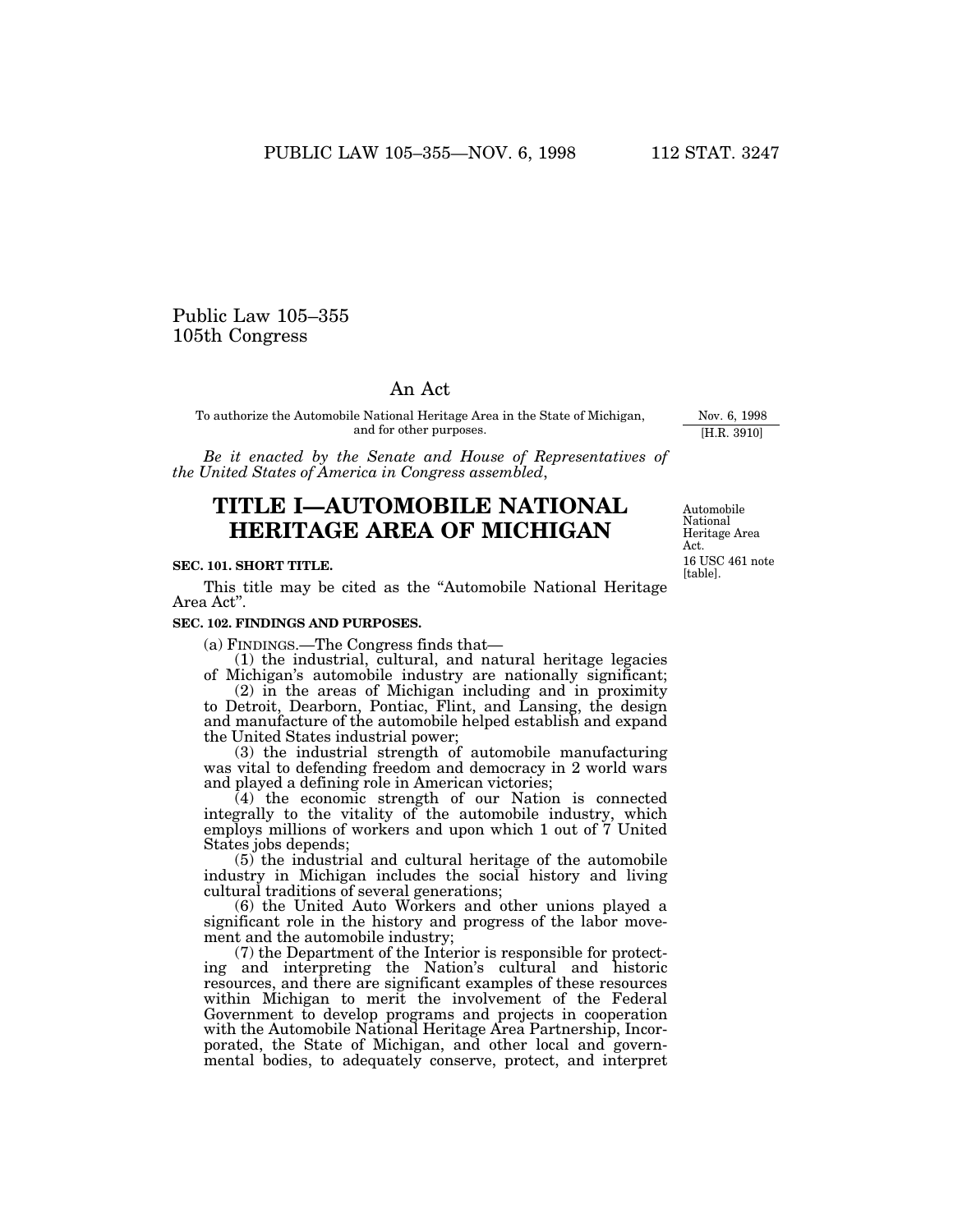this heritage for the educational and recreational benefit of this and future generations of Americans;

(8) the Automobile National Heritage Area Partnership, Incorporated would be an appropriate entity to oversee the development of the Automobile National Heritage Area; and

(9) 2 local studies, ''A Shared Vision for Metropolitan Detroit'' and ''The Machine That Changed the World'', and a National Park Service study, ''Labor History Theme Study: Phase III; Suitability-Feasibility'', demonstrated that sufficient historical resources exist to establish the Automobile National Heritage Area.

(b) PURPOSE.—The purpose of this title is to establish the Automobile National Heritage Area to—

(1) foster a close working relationship with all levels of government, the private sector, and the local communities in Michigan and empower communities in Michigan to conserve their automotive heritage while strengthening future economic opportunities; and

(2) conserve, interpret, and develop the historical, cultural, natural, and recreational resources related to the industrial and cultural heritage of the Automobile National Heritage Area.

#### **SEC. 103. DEFINITIONS.**

For purposes of this title:

(1) BOARD.—The term ''Board'' means the Board of Directors of the Partnership.

(2) HERITAGE AREA.—The term ''Heritage Area'' means the Automobile National Heritage Area established by section 104.

(3) PARTNERSHIP.—The term ''Partnership'' means the Automobile National Heritage Area Partnership, Incorporated (a nonprofit corporation established under the laws of the State of Michigan).

(4) SECRETARY.—The term ''Secretary'' means the Secretary of the Interior.

#### **SEC. 104. AUTOMOBILE NATIONAL HERITAGE AREA.**

(a) ESTABLISHMENT.—There is established in the State of Michigan the Automobile National Heritage Area.<br>(b) BOUNDARIES.—

(1) In GENERAL.—Subject to paragraph  $(2)$ , the boundaries of the Heritage Area shall include lands in Michigan that are related to the following corridors:

(A) The Rouge River Corridor.

(B) The Detroit River Corridor.

(C) The Woodward Avenue Corridor.

(D) The Lansing Corridor.

(E) The Flint Corridor.

(F) The Sauk Trail/Chicago Road Corridor.

(2) SPECIFIC BOUNDARIES.—The specific boundaries of the Heritage Area shall be those specified in the management plan approved under section 106.

(3) MAP.—The Secretary shall prepare a map of the Heritage Area which shall be on file and available for public inspection in the office of the Director of the National Park Service.

(4) NOTICE TO LOCAL GOVERNMENTS.—The Partnership shall provide to the government of each city, village, and township that has jurisdiction over property proposed to be included in the Heritage Area written notice of that proposal.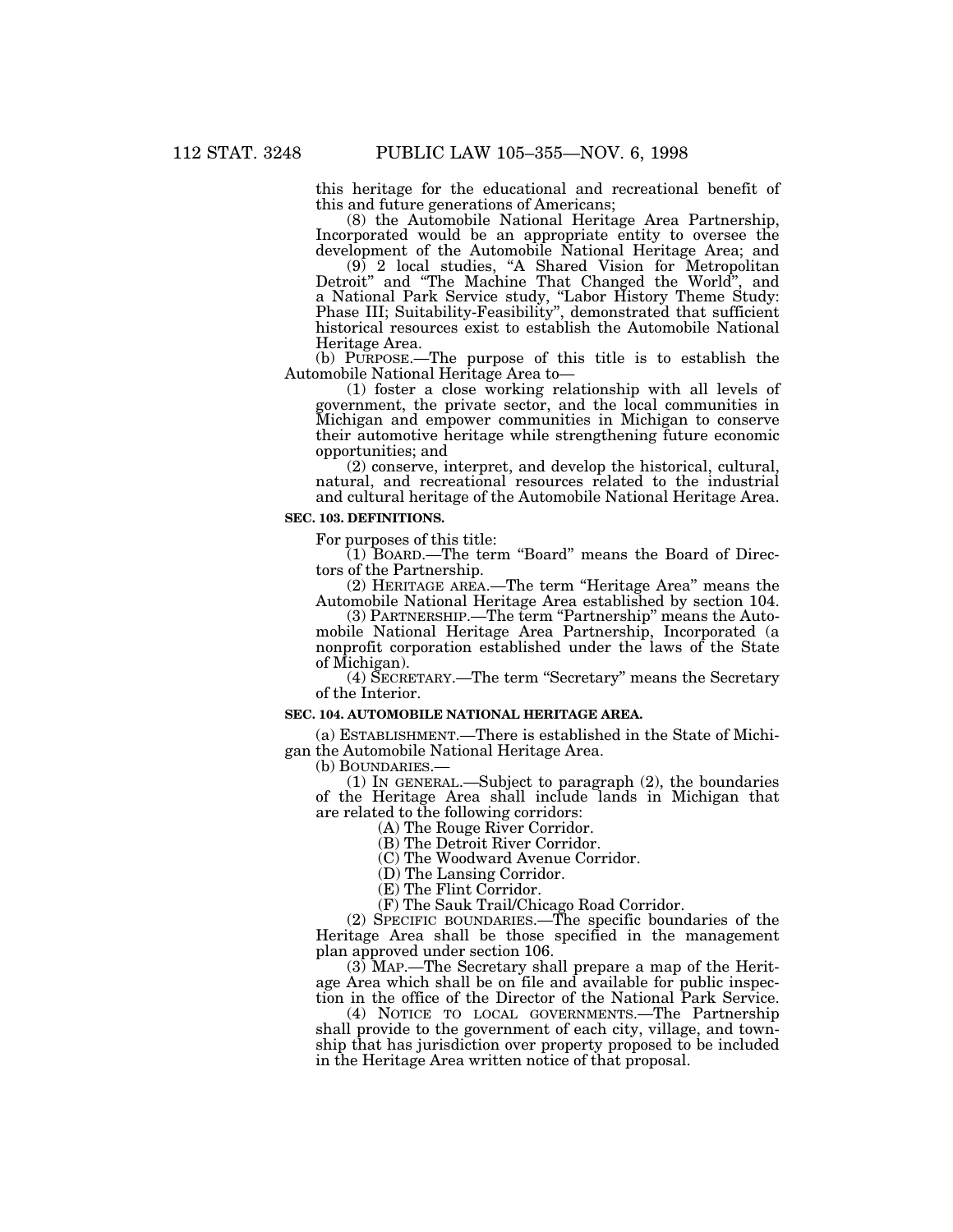(c) ADMINISTRATION.—The Heritage Area shall be administered in accordance with this title.

#### **SEC. 105. DESIGNATION OF PARTNERSHIP AS MANAGEMENT ENTITY.**

(a) IN GENERAL.—The Partnership shall be the management entity for the Heritage Area.<br>(b) FEDERAL FUNDING.

 $(1)$  AUTHORIZATION TO RECEIVE FUNDS.—The Partnership may receive amounts appropriated to carry out this title.

(2) DISQUALIFICATION.—If a management plan for the Heritage Area is not submitted to the Secretary as required under section 106 within the time specified in that section, the Partnership shall cease to be authorized to receive Federal funding under this title until such a plan is submitted to the Secretary.

(c) AUTHORITIES OF PARTNERSHIP.—The Partnership may, for purposes of preparing and implementing the management plan for the Heritage Area, use Federal funds made available under this title—

(1) to make grants to the State of Michigan, its political subdivisions, nonprofit organizations, and other persons;

(2) to enter into cooperative agreements with or provide technical assistance to the State of Michigan, its political subdivisions, nonprofit organizations, and other organizations;

(3) to hire and compensate staff;

(4) to obtain money from any source under any program or law requiring the recipient of such money to make a contribution in order to receive such money; and

(5) to contract for goods and services.

(d) PROHIBITION OF ACQUISITION OF REAL PROPERTY.—The Partnership may not use Federal funds received under this title to acquire real property or any interest in real property.

### **SEC. 106. MANAGEMENT DUTIES OF THE AUTOMOBILE NATIONAL HERITAGE AREA PARTNERSHIP.**

(a) HERITAGE AREA MANAGEMENT PLAN.— (1) SUBMISSION FOR REVIEW BY SECRETARY.—The Board of Directors of the Partnership shall, within 3 years after the date of the enactment of this title, develop and submit for review to the Secretary a management plan for the Heritage Area.

(2) PLAN REQUIREMENTS, GENERALLY.—A management plan submitted under this section shall—

(A) present comprehensive recommendations for the conservation, funding, management, and development of the Heritage Area;

(B) be prepared with public participation;

(C) take into consideration existing Federal, State, county, and local plans and involve residents, public agencies, and private organizations in the Heritage Area;

(D) include a description of actions that units of government and private organizations are recommended to take to protect the resources of the Heritage Area; and

(E) specify existing and potential sources of Federal and non-Federal funding for the conservation, management, and development of the Heritage Area.

(3) ADDITIONAL PLAN REQUIREMENTS.—The management plan also shall include the following, as appropriate: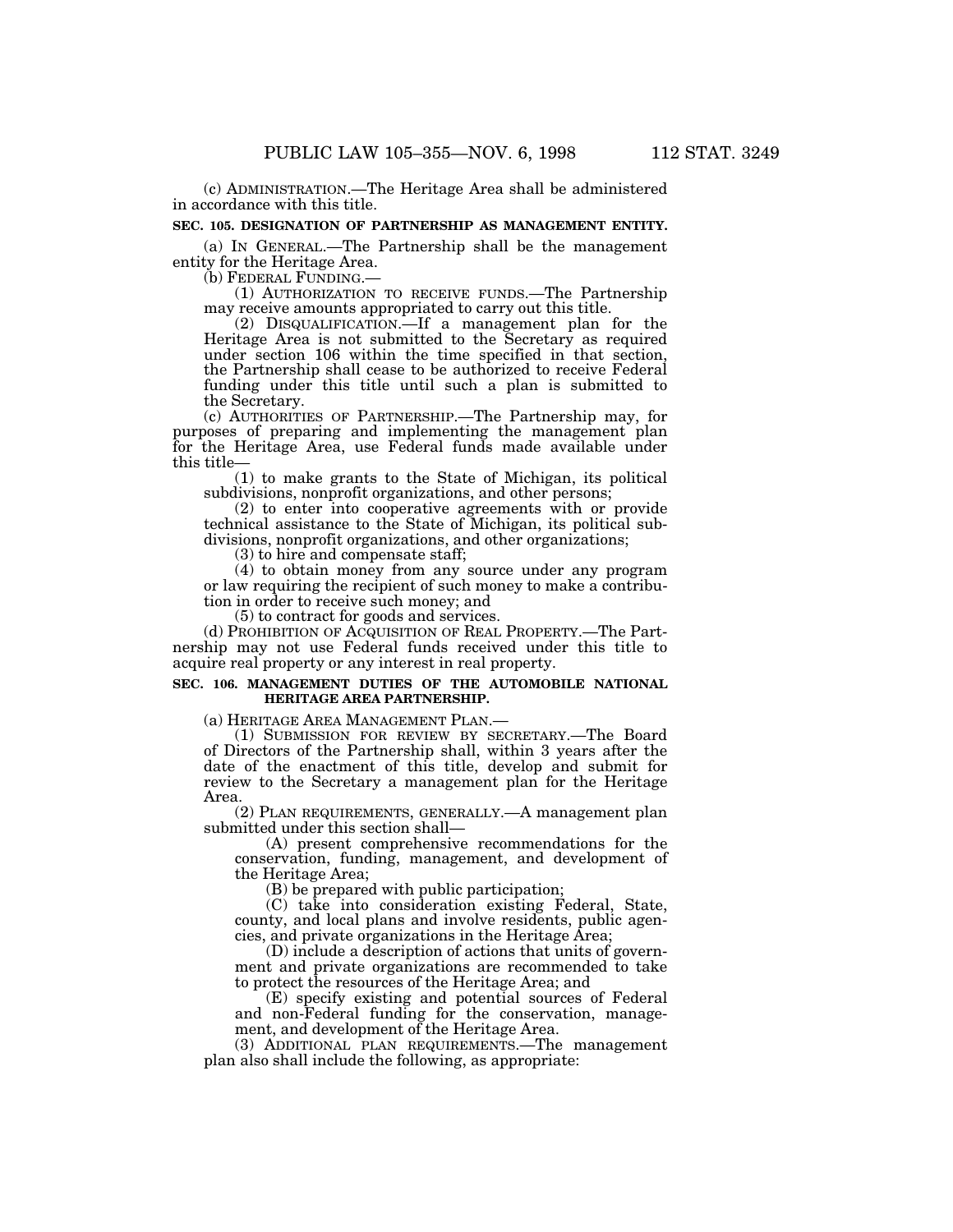Records.

(A) An inventory of resources contained in the Heritage Area, including a list of property in the Heritage Area that should be conserved, restored, managed, developed, or maintained because of the natural, cultural, or historic significance of the property as it relates to the themes of the Heritage Area. The inventory may not include any property that is privately owned unless the owner of the property consents in writing to that inclusion.

(B) A recommendation of policies for resource management that consider and detail the application of appropriate land and water management techniques, including (but not limited to) the development of intergovernmental cooperative agreements to manage the historical, cultural, and natural resources and recreational opportunities of the Heritage Area in a manner consistent with the support of appropriate and compatible economic viability.

(C) A program for implementation of the management plan, including plans for restoration and construction and a description of any commitments that have been made by persons interested in management of the Heritage Area.

(D) An analysis of means by which Federal, State, and local programs may best be coordinated to promote the purposes of this title.

(E) An interpretive plan for the Heritage Area.

(4) APPROVAL AND DISAPPROVAL OF THE MANAGEMENT PLAN.—

(A) IN GENERAL.—Not later than 180 days after submission of the Heritage Area management plan by the Board, the Secretary shall approve or disapprove the plan. If the Secretary has taken no action after 180 days, the plan shall be considered approved.

(B) DISAPPROVAL AND REVISIONS.—If the Secretary disapproves the management plan, the Secretary shall advise the Board, in writing, of the reasons for the disapproval and shall make recommendations for revision of the plan. The Secretary shall approve or disapprove proposed revisions to the plan not later than 60 days after receipt of such revisions from the Board. If the Secretary has taken no action for 60 days after receipt, the plan and revisions shall be considered approved.

(b) PRIORITIES.—The Partnership shall give priority to the implementation of actions, goals, and policies set forth in the management plan for the Heritage Area, including—

(1) assisting units of government, regional planning organizations, and nonprofit organizations—

(A) in conserving the natural and cultural resources in the Heritage Area;

(B) in establishing and maintaining interpretive exhibits in the Heritage Area;

(C) in developing recreational opportunities in the Heritage Area;

(D) in increasing public awareness of and appreciation for the natural, historical, and cultural resources of the Heritage Area;

(E) in the restoration of historic buildings that are located within the boundaries of the Heritage Area and related to the theme of the Heritage Area; and

Deadlines.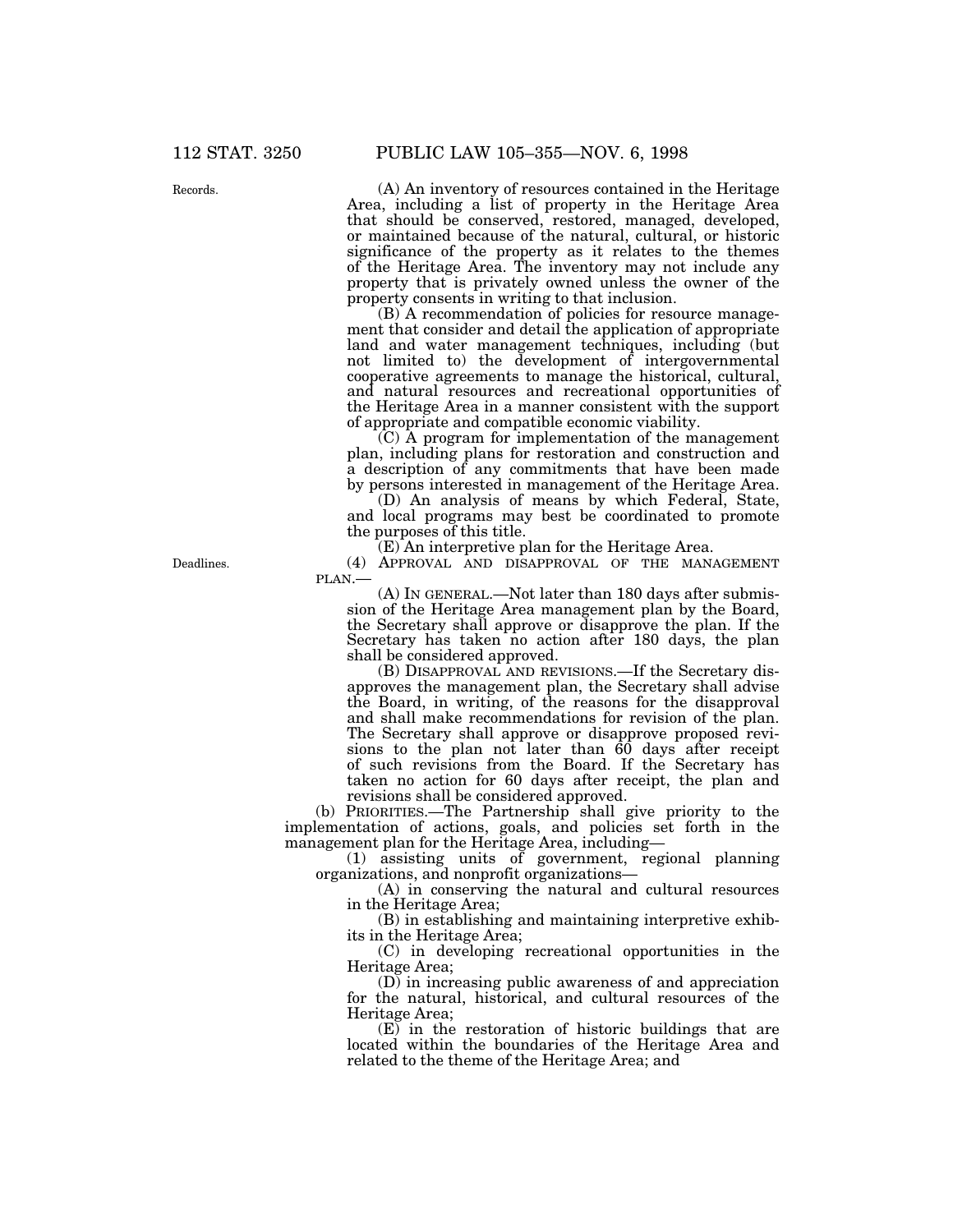(F) in ensuring that clear, consistent, and environmentally appropriate signs identifying access points and sites of interest are put in place throughout the Heritage Area; and

(2) consistent with the goals of the management plan, encouraging economic viability in the affected communities by appropriate means.

(c) CONSIDERATION OF INTERESTS OF LOCAL GROUPS.—The Partnership shall, in preparing and implementing the management plan for the Heritage Area, consider the interest of diverse units of government, businesses, private property owners, and nonprofit groups within the Heritage Area.

(d) PUBLIC MEETINGS.—The Partnership shall conduct public meetings at least annually regarding the implementation of the Heritage Area management plan.

(e) ANNUAL REPORTS.—The Partnership shall, for any fiscal year in which it receives Federal funds under this title or in which a loan made by the Partnership with Federal funds under section  $105(c)(1)$  is outstanding, submit an annual report to the Secretary setting forth its accomplishments, its expenses and income, and the entities to which it made any loans and grants during the year for which the report is made.

(f) COOPERATION WITH AUDITS.—The Partnership shall, for any fiscal year in which it receives Federal funds under this title or in which a loan made by the Partnership with Federal funds under section  $105(c)(1)$  is outstanding, make available for audit by the Congress, the Secretary, and appropriate units of government all records and other information pertaining to the expenditure of such funds and any matching funds, and require, for all agreements authorizing expenditure of Federal funds by other organizations, that the receiving organizations make available for such audit all records and other information pertaining to the expenditure of such funds.

(g) DELEGATION.—The Partnership may delegate the responsibilities and actions under this section for each corridor identified in section 104(b)(1). All delegated actions are subject to review and approval by the Partnership.

#### **SEC. 107. DUTIES AND AUTHORITIES OF FEDERAL AGENCIES.**

(a) TECHNICAL ASSISTANCE AND GRANTS.—

(1) IN GENERAL.—The Secretary may provide technical assistance and, subject to the availability of appropriations, grants to units of government, nonprofit organizations, and other persons upon request of the Partnership, and to the Partnership, regarding the management plan and its implementation.

(2) PROHIBITION OF CERTAIN REQUIREMENTS.—The Secretary may not, as a condition of the award of technical assistance or grants under this section, require any recipient of such technical assistance or a grant to enact or modify land use restrictions.

(3) DETERMINATIONS REGARDING ASSISTANCE.—The Secretary shall decide if a unit of government, nonprofit organization, or other person shall be awarded technical assistance or grants and the amount of that assistance. Such decisions shall be based on the relative degree to which the assistance effectively fulfills the objectives contained in the Heritage Area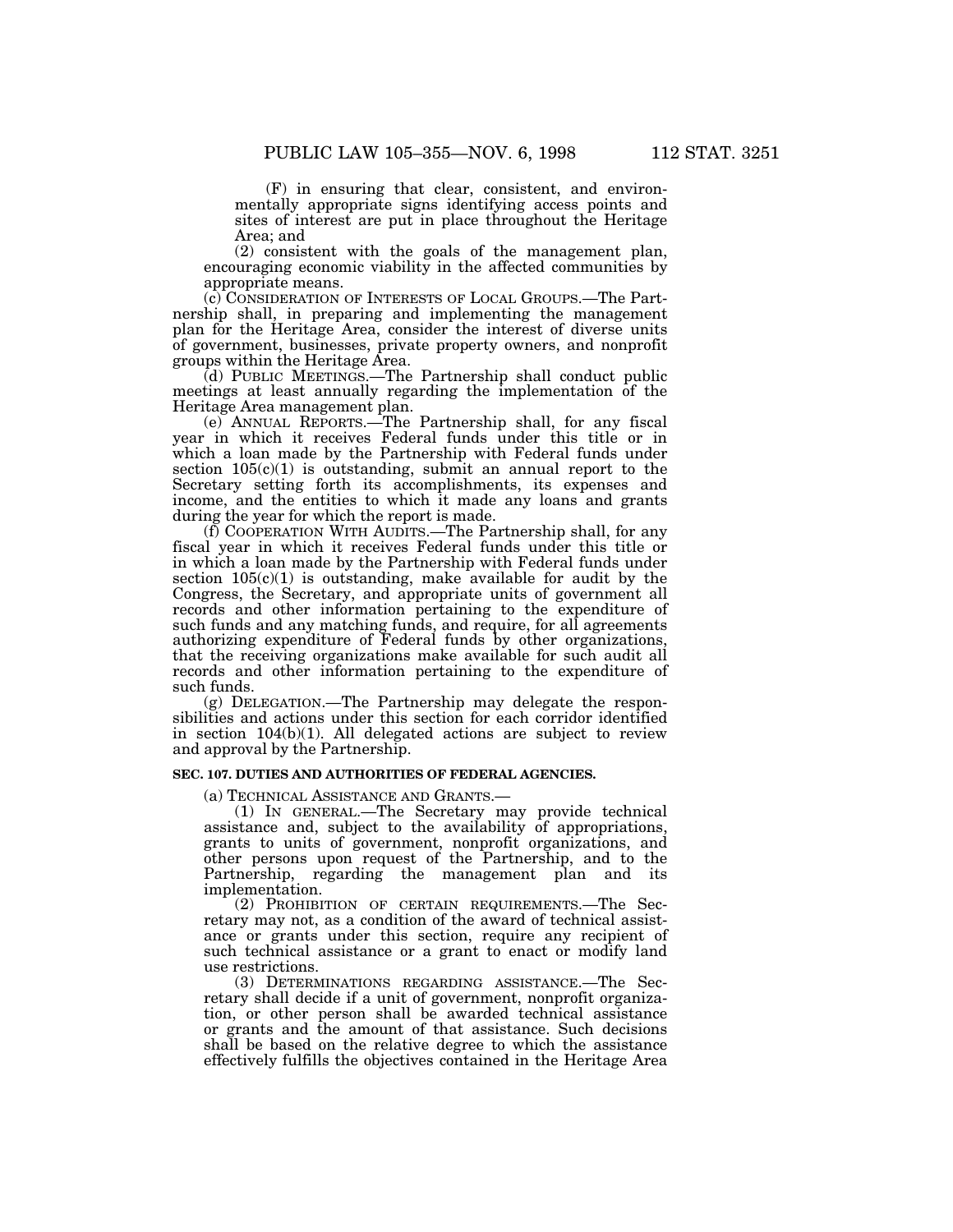management plan and achieves the purposes of this title. Such decisions shall give consideration to projects which provide a greater leverage of Federal funds.

(b) PROVISION OF INFORMATION.—In cooperation with other Federal agencies, the Secretary shall provide the general public with information regarding the location and character of the Heritage Area.

(c) OTHER ASSISTANCE.—The Secretary may enter into cooperative agreements with public and private organizations for the purposes of implementing this subsection.

(d) DUTIES OF OTHER FEDERAL AGENCIES.—Any Federal entity conducting any activity directly affecting the Heritage Area shall consider the potential effect of the activity on the Heritage Area management plan and shall consult with the Partnership with respect to the activity to minimize the adverse effects of the activity on the Heritage Area.

## **SEC. 108. LACK OF EFFECT ON LAND USE REGULATION AND PRIVATE PROPERTY.**

(a) LACK OF EFFECT ON AUTHORITY OF LOCAL GOVERNMENT.— Nothing in this title shall be construed to modify, enlarge, or diminish any authority of Federal, State, or local governments to regulate any use of land under any other law or regulation.

(b) LACK OF ZONING OR LAND USE POWERS.—Nothing in this title shall be construed to grant powers of zoning or land use control to the Partnership.

(c) LOCAL AUTHORITY AND PRIVATE PROPERTY NOT AFFECTED.— Nothing in this title shall be construed to affect or to authorize the Partnership to interfere with—

(1) the rights of any person with respect to private property; or

(2) any local zoning ordinance or land use plan of the State of Michigan or a political subdivision thereof.

#### **SEC. 109. SUNSET.**

The Secretary may not make any grant or provide any assistance under this title after September 30, 2014.

## **SEC. 110. AUTHORIZATION OF APPROPRIATIONS.**

(a) IN GENERAL.—There are authorized to be appropriated under this title not more than \$1,000,000 for any fiscal year. Not more than a total of \$10,000,000 may be appropriated for the Heritage Area under this title.

(b) 50 PERCENT MATCH.—Federal funding provided under this title, after the designation of the Heritage Area, may not exceed 50 percent of the total cost of any activity carried out with any financial assistance or grant provided under this title.

# **TITLE II—GRAND STAIRCASE-ESCALANTE NATIONAL MONUMENT**

16 USC 431 note [table].

## **SEC. 201. BOUNDARY ADJUSTMENTS AND CONVEYANCES, GRAND STAIRCASE-ESCALANTE NATIONAL MONUMENT, UTAH.**

(a) EXCLUSION OF CERTAIN LANDS.—The boundaries of the Grand Staircase-Escalante National Monument in the State of Utah are hereby modified to exclude the following lands: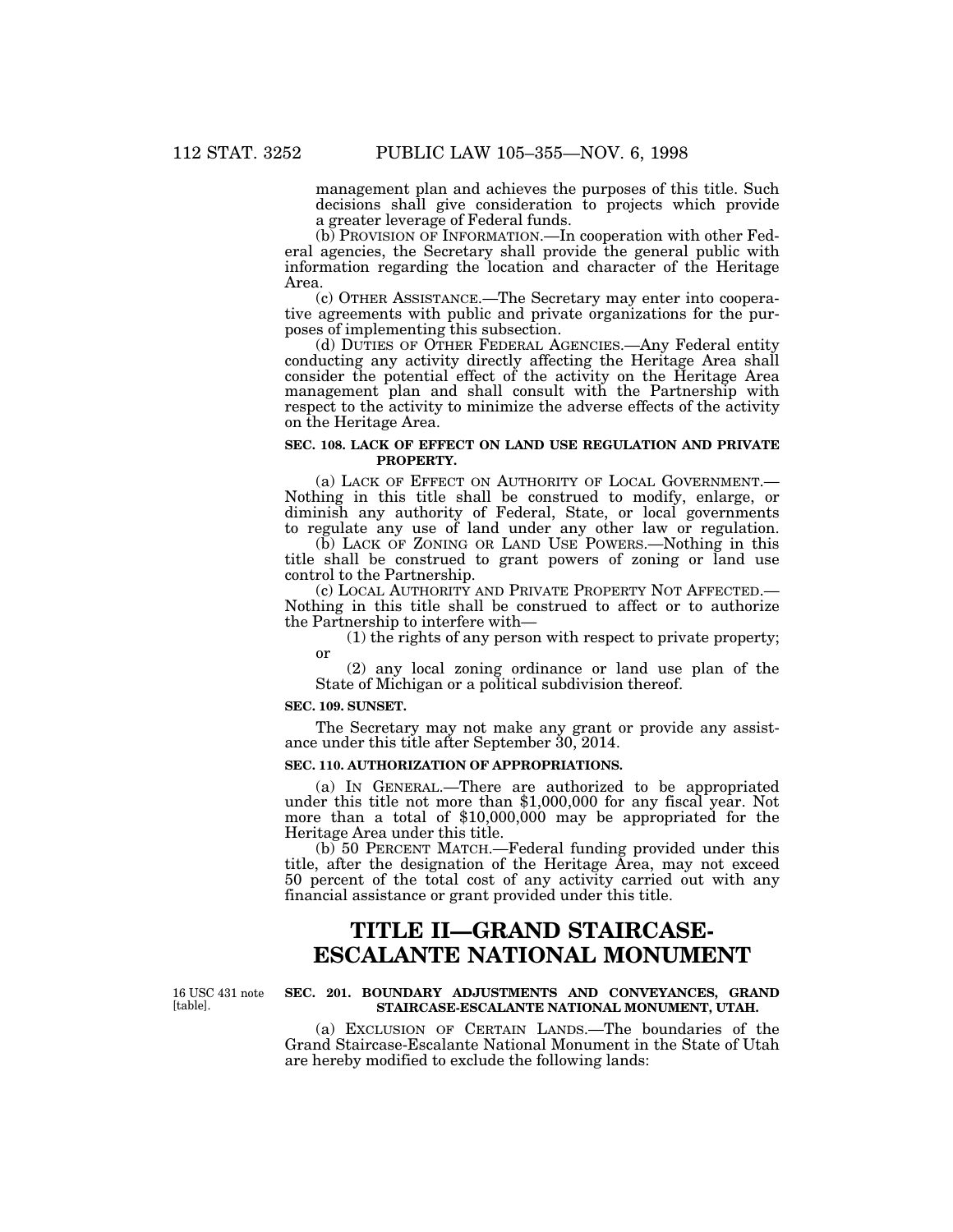(1) The parcel known as Henrieville Town, Utah, as generally depicted on the map entitled ''Henrieville Town Exclusion, Garfield County, Utah'', dated March 25, 1998.

(2) The parcel known as Cannonville Town, Utah, as generally depicted on the map entitled "Cannonville Town Exclusion, Garfield County, Utah'', dated March 25, 1998.

(3) The parcel known as Tropic Town, Utah, as generally depicted on the map entitled ''Tropic Town Parcel'', dated July 21, 1998.

(4) The parcel known as Boulder Town, Utah, as generally depicted on the map entitled ''Boulder Town Exclusion, Garfield County, Utah'', dated March 25, 1998.

(b) INCLUSION OF CERTAIN ADDITIONAL LANDS.—The boundaries of the Grand Staircase-Escalante National Monument are hereby modified to include the parcel known as East Clark Bench, as generally depicted on the map entitled ''East Clark Bench Inclusion, Kane County, Utah'', dated March 25, 1998.

(c) MAPS.—The maps referred to in subsections (a) and (b) shall be on file and available for public inspection in the office of the Grand Staircase-Escalante National Monument in the State of Utah and in the office of the Director of the Bureau of Land Management.

(d) LAND CONVEYANCE, TROPIC TOWN, UTAH.—The Secretary of the Interior shall convey to Garfield County School District, Utah, all right, title, and interest of the United States in and to the lands shown on the map entitled ''Tropic Town Parcel'' and dated July 21, 1998, in accordance with section 1 of the Act of June 14, 1926 (43 U.S.C. 869; commonly known as the Recreation and Public Purposes Act), for use as the location for a school and for other education purposes.

(e) LAND CONVEYANCE, KODACHROME BASIN STATE PARK, UTAH.—The Secretary shall transfer to the State of Utah all right, title, and interest of the United States in and to the lands shown on the map entitled ''Kodachrome Basin Conveyance No. 1 and No. 2'' and dated July 21, 1998, in accordance with section 1 of the Act of June 14, 1926 (43 U.S.C. 869; commonly known as the Recreation and Public Purposes Act), for inclusion of the lands in Kodachrome Basin State Park.

#### **SEC. 202. UTILITY CORRIDOR DESIGNATION, U.S. ROUTE 89, KANE COUNTY, UTAH.**

There is hereby designated a utility corridor with regard to U.S. Route 89, in Kane County, Utah. The utility corridor shall run from the boundary of Glen Canyon Recreation Area westerly to Mount Carmel Jct. and shall consist of the following:

(1) Bureau of Land Management lands located on the north side of U.S. Route 89 within 240 feet of the center line of the highway.

(2) Bureau of Land Management lands located on the south side of U.S. Route 89 within 500 feet of the center line of the highway.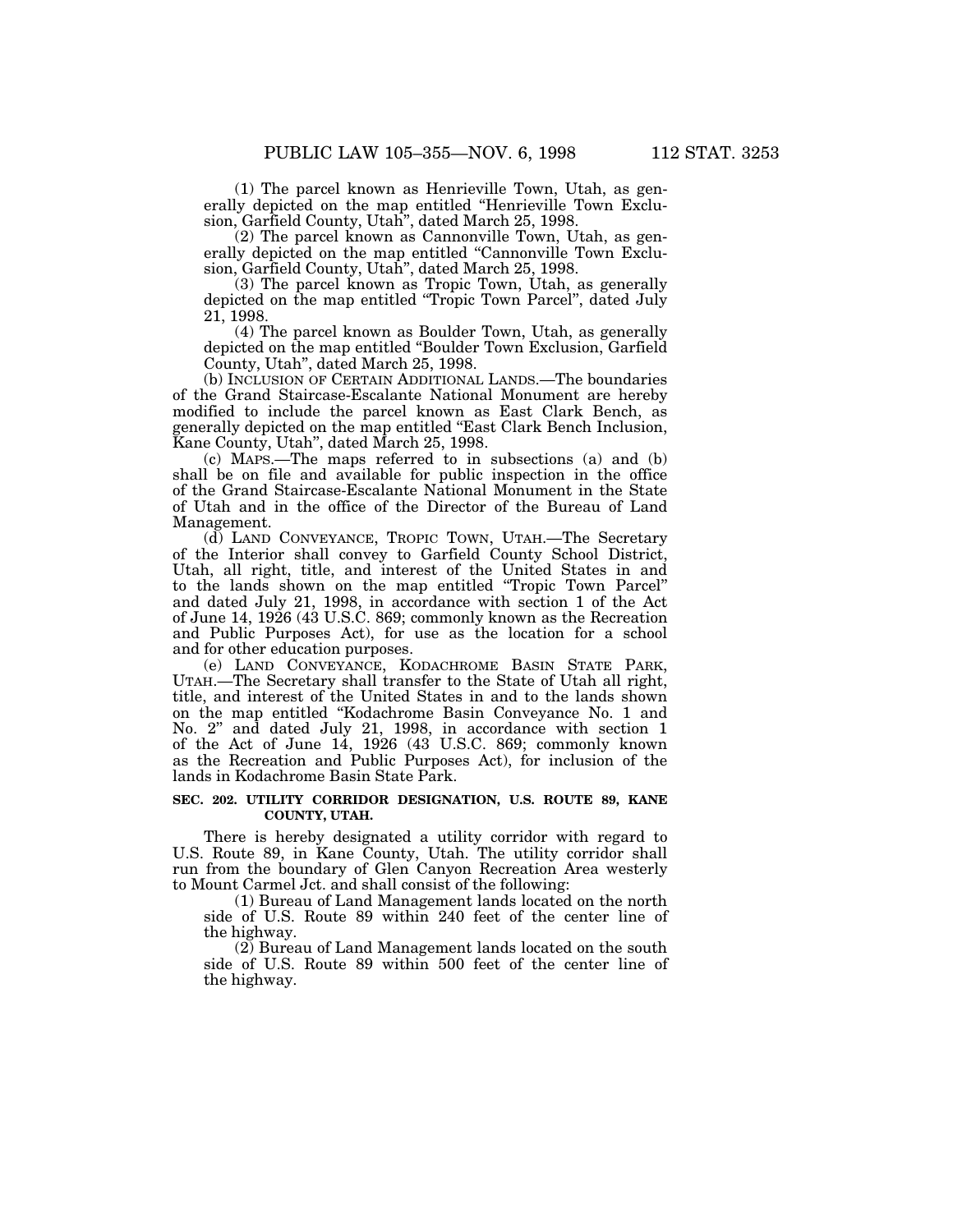16 USC 461 note [table].

# **TITLE III—TUSKEGEE AIRMEN NATIONAL HISTORIC SITE, ALABAMA**

## **SEC. 301. DEFINITIONS.**

As used in this title:

(1) HISTORIC SITE.—The term ''historic site'' means the Tuskegee Airmen National Historic Site as established by section 303.

(2) SECRETARY.—The term ''Secretary'' means the Secretary of the Interior.

(3) TUSKEGEE AIRMEN.—The term ''Tuskegee Airmen'' means the thousands of men and women who were trained at Tuskegee University's Moton Field to serve in America's African-American Air Force units during World War II and those men and women who participate in the Tuskegee Experience today, who are represented by Tuskegee Airmen, Inc.

(4) TUSKEGEE UNIVERSITY.—The term ''Tuskegee University'' means the institution of higher education by that name located in the State of Alabama and founded by Booker T. Washington in 1881, formerly named Tuskegee Institute.

#### **SEC. 302. FINDINGS AND PURPOSES.**

(a) FINDINGS.—The Congress finds the following:

(1) The struggle of African-Americans for greater roles in North American military conflicts spans the 17th, 18th, 19th, and 20th centuries. Opportunities for African-American participation in the United States military were always very limited and controversial. Quotas, exclusion, and racial discrimination were based on the prevailing attitude in the United States, particularly on the part of the United States military, that African-Americans did not possess the intellectual capacity, aptitude, and skills to be successful fighters.

(2) As late as the 1940's these perceptions continued within the United States military. Key leaders within the United States Army Air Corps did not believe that African-Americans possessed the capacity to become successful military pilots. After succumbing to pressure exerted by civil rights groups and the black press, the Army decided to train a small number of African-American pilot cadets under special conditions. Although prejudice and discrimination against African-Americans was a national phenomenon, not just a southern trait, it was more intense in the South where it had hardened into rigidly enforced patterns of segregation. Such was the environment where the military chose to locate the training of the Tuskegee Airmen.

 $(3)$  The military selected Tuskegee Institute (now known) as Tuskegee University) as a civilian contractor for a variety of reasons. These included the school's existing facilities, engineering and technical instructors, and a climate with ideal flying conditions year round. Tuskegee Institute's strong interest in providing aeronautical training for African-American youths was also an important factor. Students from the school's civilian pilot training program had some of the best test scores when compared to other students from programs across the Southeast.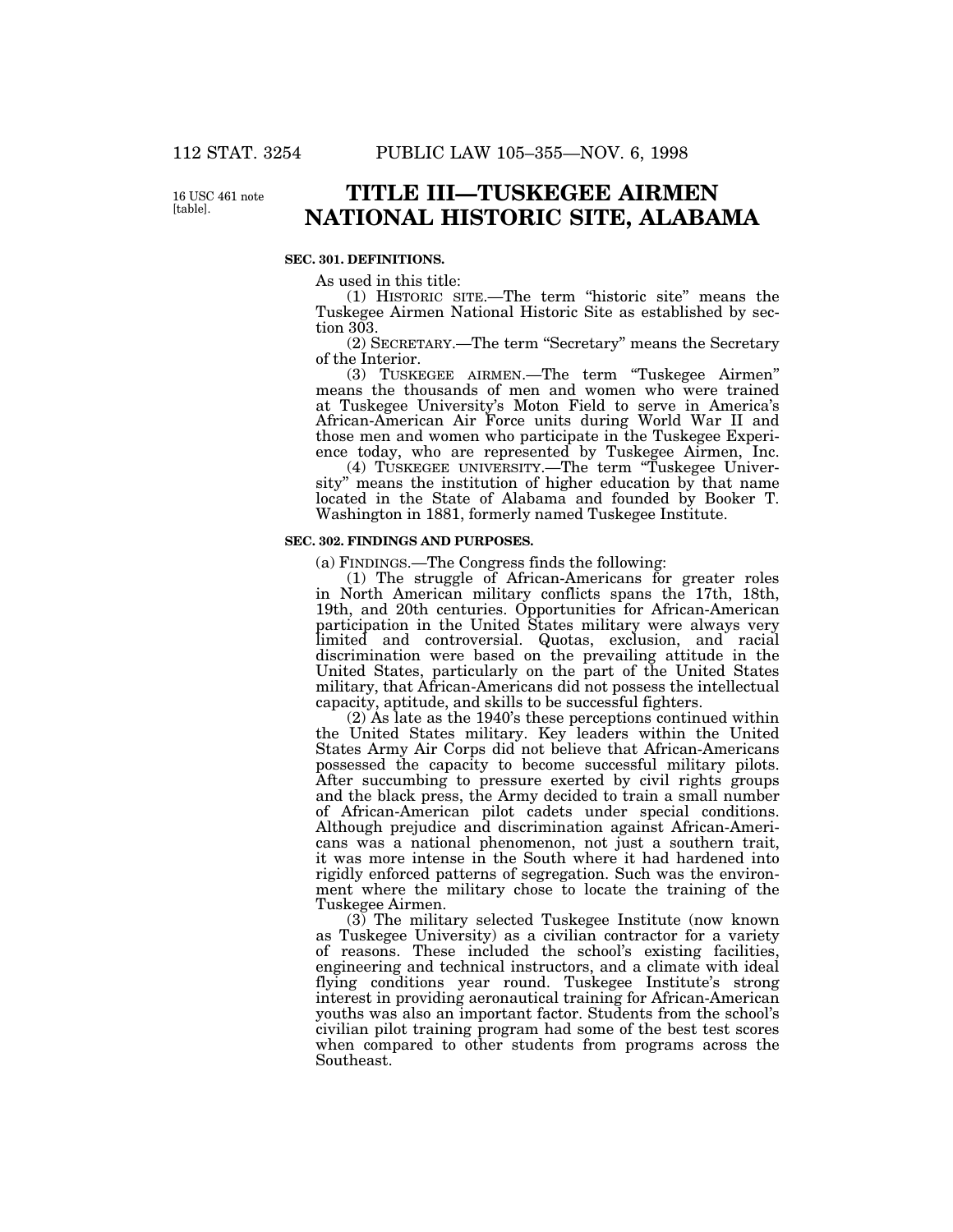(4) In 1941 the United States Army Air Corps awarded a contract to Tuskegee Institute to operate a primary flight school at Moton Field. Tuskegee Institute (now known as Tuskegee University) chose an African-American contractor who designed and constructed Moton Field, with the assistance of its faculty and students, as the site for its military pilot training program. The field was named for the school's second president, Robert Russa Moton. Consequently, Tuskegee Institute was one of a very few American institutions (and the only African-American institution) to own, develop, and control facilities for military flight instruction.

(5) Moton Field, also known as the Primary Flying Field or Airport Number 2, was the only primary flight training facility for African-American pilot candidates in the United States Army Air Corps during World War II. The facility symbolizes the entrance of African-American pilots into the United States Army Air Corps, although on the basis of a policy of segregation that was mandated by the military and institutionalized in the South. The facility also symbolizes the singular role of Tuskegee Institute (Tuskegee University) in providing leadership as well as economic and educational resources to make that entry possible.

(6) The Tuskegee Airmen were the first African-American soldiers to complete their training successfully and to enter the United States Army Air Corps. Almost 1,000 aviators were trained as America's first African-American military pilots. In addition, more than 10,000 military and civilian African-American men and women served as flight instructors, officers, bombardiers, navigators, radio technicians, mechanics, air traffic controllers, parachute riggers, electrical and communications specialists, medical professionals, laboratory assistants, cooks, musicians, supply, firefighting, and transportation personnel.

(7) Although military leaders were hesitant to use the Tuskegee Airmen in combat, the Airmen eventually saw considerable action in North Africa and Europe. Acceptance from United States Army Air Corps units came slowly, but their courageous and, in many cases, heroic performance earned them increased combat opportunities and respect.

(8) The successes of the Tuskegee Airmen proved to the Harry S. American public that African-Americans, when given the opportunity, could become effective military leaders and pilots. This helped pave the way for desegregation of the military, beginning with President Harry S. Truman's Executive Order 9981 in 1948. The Tuskegee Airmen's success also helped set the stage for civil rights advocates to continue the struggle to end racial discrimination during the civil rights movement of the 1950's and 1960's.

(9) The story of the Tuskegee Airmen also reflects the struggle of African-Americans to achieve equal rights, not only through legal attacks on the system of segregation, but also through the techniques of nonviolent direct action. The members of the 477th Bombardment Group, who staged a nonviolent demonstration to desegregate the officer's club at Freeman Field, Indiana, helped set the pattern for direct action protests popularized by civil rights activists in later decades.

 $(b)$  PURPOSES.—The purposes of this title are the following:

Truman.

Robert Russa Moton.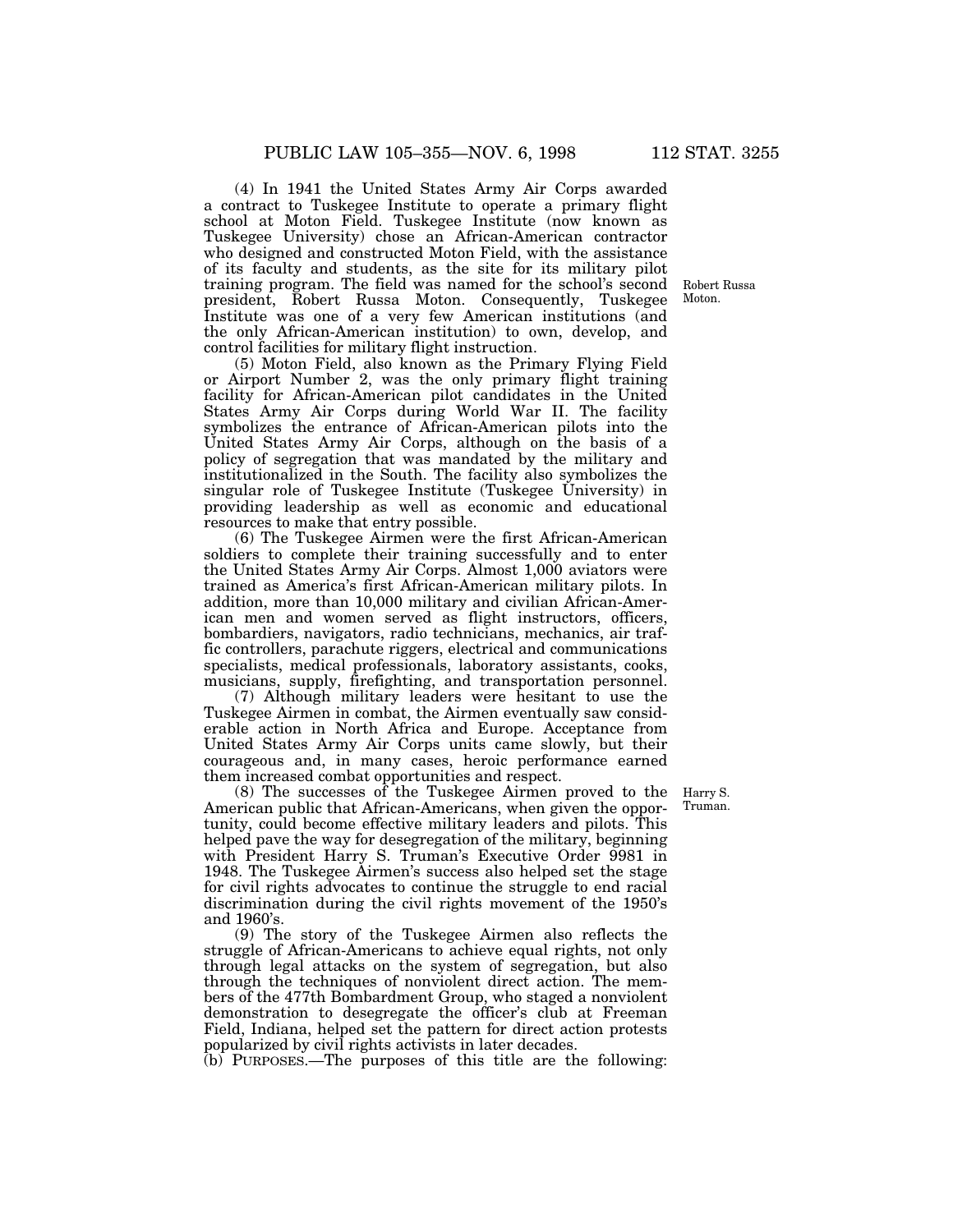(1) To inspire present and future generations to strive for excellence by understanding and appreciating the heroic legacy of the Tuskegee Airmen, through interpretation and education, and the preservation of cultural resources at Moton Field, which was the site of primary flight training.

(2) To commemorate and interpret—

(A) the impact of the Tuskegee Airmen during World War II;

(B) the training process for the Tuskegee Airmen, including the roles played by Moton Field, other training facilities, and related sites;

(C) the African-American struggle for greater participation in the United States Armed Forces and more significant roles in defending their country;

(D) the significance of successes of the Tuskegee Airmen in leading to desegregation of the United States Armed Forces shortly after World War II; and

(E) the impacts of Tuskegee Airmen accomplishments on subsequent civil rights advances of the 1950's and 1960's.

(3) To recognize the strategic role of Tuskegee Institute (now Tuskegee University) in training the airmen and commemorating them at this historic site.

#### **SEC. 303. ESTABLISHMENT OF TUSKEGEE AIRMEN NATIONAL HIS-TORIC SITE.**

(a) ESTABLISHMENT.—In order to commemorate and interpret, in association with Tuskegee University, the heroic actions of the Tuskegee Airmen during World War II, there is hereby established as a unit of the National Park System the Tuskegee Airmen National Historic Site in the State of Alabama.

(b) DESCRIPTION OF HISTORIC SITE.—

(1) INITIAL PARCEL.—The historic site shall consist of approximately 44 acres, including approximately 35 acres owned by Tuskegee University and approximately 9 acres owned by the City of Tuskegee, known as Moton Field, in Macon County, Alabama, as generally depicted on a map entitled ''Tuskegee Airmen National Historic Site Boundary Map'', numbered NHS–TA–80,000, and dated September 1998. Such map shall be on file and available for public inspection in the appropriate offices of the National Park Service.

(2) SUBSEQUENT EXPANSION.—Upon completion of agreements regarding the development and operation of the Tuskegee Airmen National Center as described in subsection 304, the Secretary is authorized to acquire approximately 46 additional acres owned by Tuskegee University as generally depicted on the map referenced in paragraph (1). Lands acquired by the Secretary pursuant to this paragraph shall be administered by the Secretary as part of the historic site.

(c) PROPERTY ACQUISITION.—The Secretary may acquire by donation, exchange, or purchase with donated or appropriated funds the real property described in subsection (b), except that any property owned by the State of Alabama, any political subdivision thereof, or Tuskegee University may be acquired only by donation. Property donated by Tuskegee University shall be used only for purposes consistent with the purposes of this title. The Secretary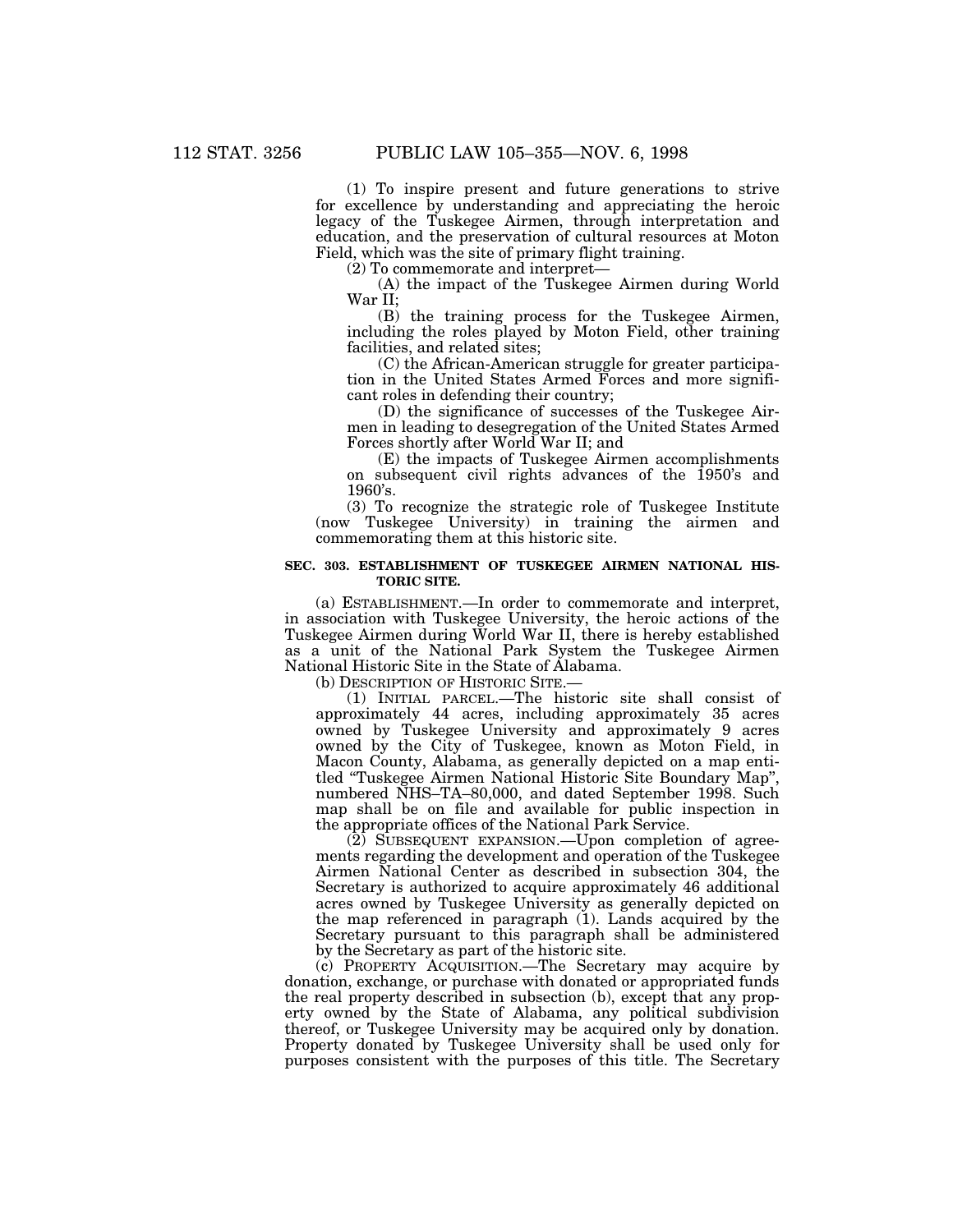may also acquire by the same methods personal property associated with, and appropriate for, the interpretation of the historic site.

(d) ADMINISTRATION OF HISTORIC SITE.—

(1) IN GENERAL.—The Secretary shall administer the historic site in accordance with this title and the laws generally applicable to units of the National Park System, including the Act of August 25, 1916 (commonly known as the National Park Service Organic Act; 16 U.S.C. 1 et seq.), and the Act of August 21, 1935 (commonly known as the Historic Sites, Buildings, and Antiquities Act; 16 U.S.C. 461 et seq.).

(2) ROLE OF TUSKEGEE UNIVERSITY.—The Secretary shall consult with Tuskegee University as its principal partner in determining the organizational structure, developing the ongoing interpretive themes, and establishing policies for the wise management, use and development of the historic site. With the agreement of Tuskegee University, the Secretary shall engage appropriate departments, and individual members of the University's staff, faculty, and students in the continuing work of helping to identify, research, explicate, interpret, and format materials for the historic site. Through the President of the University, or with the approval of the President of the University, the Secretary shall seek to engage Tuskegee alumni in the task of providing artifacts and historical information for the historic site.

(3) ROLE OF TUSKEGEE AIRMEN.—The Secretary, in cooperation with Tuskegee University, shall work with the Tuskegee Airmen to facilitate the acquisition of artifacts, memorabilia, and historical research for interpretive exhibits, and to support their efforts to raise funds for the development of visitor facilities and programs at the historic site.

(4) DEVELOPMENT.—Operation and development of the historic site shall reflect Alternative C, Living History: The Tuskegee Airmen Experience, as expressed in the final special resource study entitled ''Moton Field/Tuskegee Airmen Special Resource Study'', dated September 1998. Subsequent development of the historic site shall reflect Alternative D after an agreement is reached with Tuskegee University on the development of the Tuskegee Airmen National Center as described in section 304.

(e) COOPERATIVE AGREEMENTS GENERALLY.—The Secretary may enter into cooperative agreements with Tuskegee University, other educational institutions, the Tuskegee Airmen, individuals, private and public organizations, and other Federal agencies in furtherance of the purposes of this title. The Secretary shall consult with Tuskegee University in the formulation of any major cooperative agreements with other universities or Federal agencies that may affect Tuskegee University's interests in the historic site. To every extent possible, the Secretary shall seek to complete cooperative agreements requiring the use of higher educational institutions with and through Tuskegee University.

#### **SEC. 304. TUSKEGEE AIRMEN NATIONAL CENTER.**

(a) COOPERATIVE AGREEMENT FOR DEVELOPMENT.—The Secretary shall enter into a cooperative agreement with Tuskegee University to define the partnership needed to develop the Tuskegee Airmen National Center on the grounds of the historic site.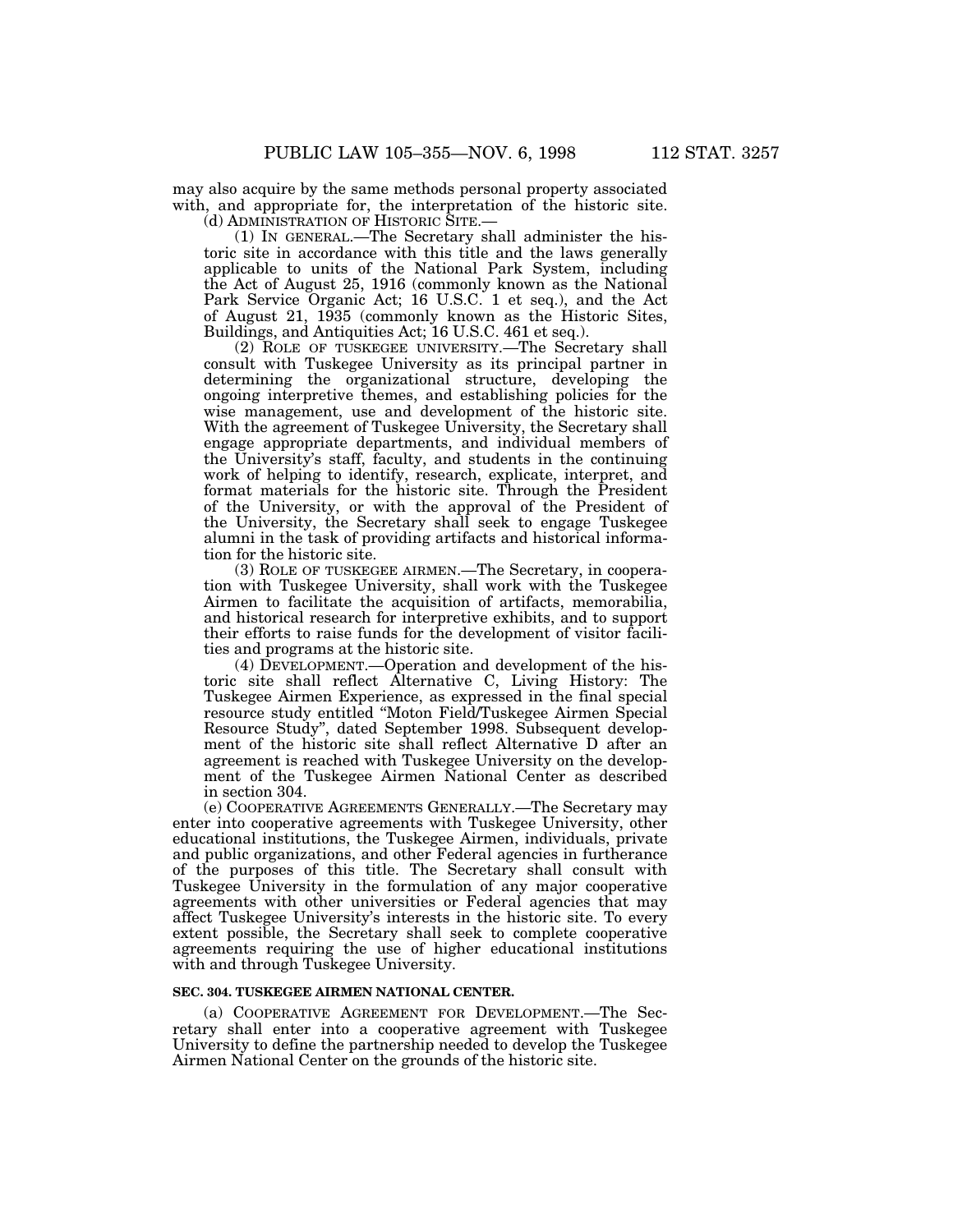(b) PURPOSE OF CENTER.—The purpose of the Tuskegee Airmen National Center shall be to extend the ability to relate more fully the story of the Tuskegee Airmen at Moton Field. The center shall provide for a Tuskegee Airmen Memorial, shall provide large exhibit space for the display of period aircraft and equipment used by the Tuskegee Airmen, and shall house a Tuskegee University Department of Aviation Science. The Secretary shall insure that interpretive programs for visitors benefit from the University's active pilot training instruction program, and the historical continuum of flight training in the tradition of the Tuskegee Airmen. The Secretary is authorized to permit the Tuskegee University Department of Aviation Science to occupy historic buildings within the Moton Field complex until the Tuskegee Airmen National Center has been completed.

(c) REPORT.—Within 1 year after the date of the enactment of this Act, the Secretary, in consultation with Tuskegee University and the Tuskegee Airmen, shall prepare a report on the partnership needed to develop the Tuskegee Airmen National Center, and submit the report to the Committee on Resources of the House of Representatives and the Committee on Energy and Natural Resources of the Senate.

(d) TIME FOR AGREEMENT.—Sixty days after the report required by subsection (c) is submitted to Congress, the Secretary may enter into the cooperative agreement under this section with Tuskegee University, and other interested partners, to implement the development and operation of the Tuskegee Airmen National Center.

#### **SEC. 305. GENERAL MANAGEMENT PLAN.**

Within 2 complete fiscal years after funds are first made available to carry out this title, the Secretary shall prepare, in consultation with Tuskegee University, a general management plan for the historic site and shall submit the plan to the Committee on Resources of the House of Representatives and the Committee on Energy and Natural Resources of the Senate.

### **SEC. 306. AUTHORIZATION OF APPROPRIATIONS.**

There are authorized to be appropriated to the Secretary to carry out this title, \$29,114,000.

16 USC 461 note [table].

# **TITLE IV—DELAWARE AND LEHIGH NA-TIONAL HERITAGE CORRIDOR OF PENNSYLVANIA**

#### **SEC. 401. CHANGE IN NAME OF HERITAGE CORRIDOR.**

The Delaware and Lehigh Navigation Canal National Heritage Corridor Act of 1988 (Public Law 100–692; 102 Stat. 4552; 16 U.S.C. 461 note) is amended by striking ''Delaware and Lehigh Navigation Canal National Heritage Corridor'' each place it appears (except section 4(a)) and inserting ''Delaware and Lehigh National Heritage Corridor''.

#### **SEC. 402. PURPOSE.**

Section 3(b) of such Act (102 Stat. 4552) is amended as follows: (1) By inserting after ''subdivisions'' the following: ''in enhancing economic development within the context of preservation and''.

Deadline.

Deadline.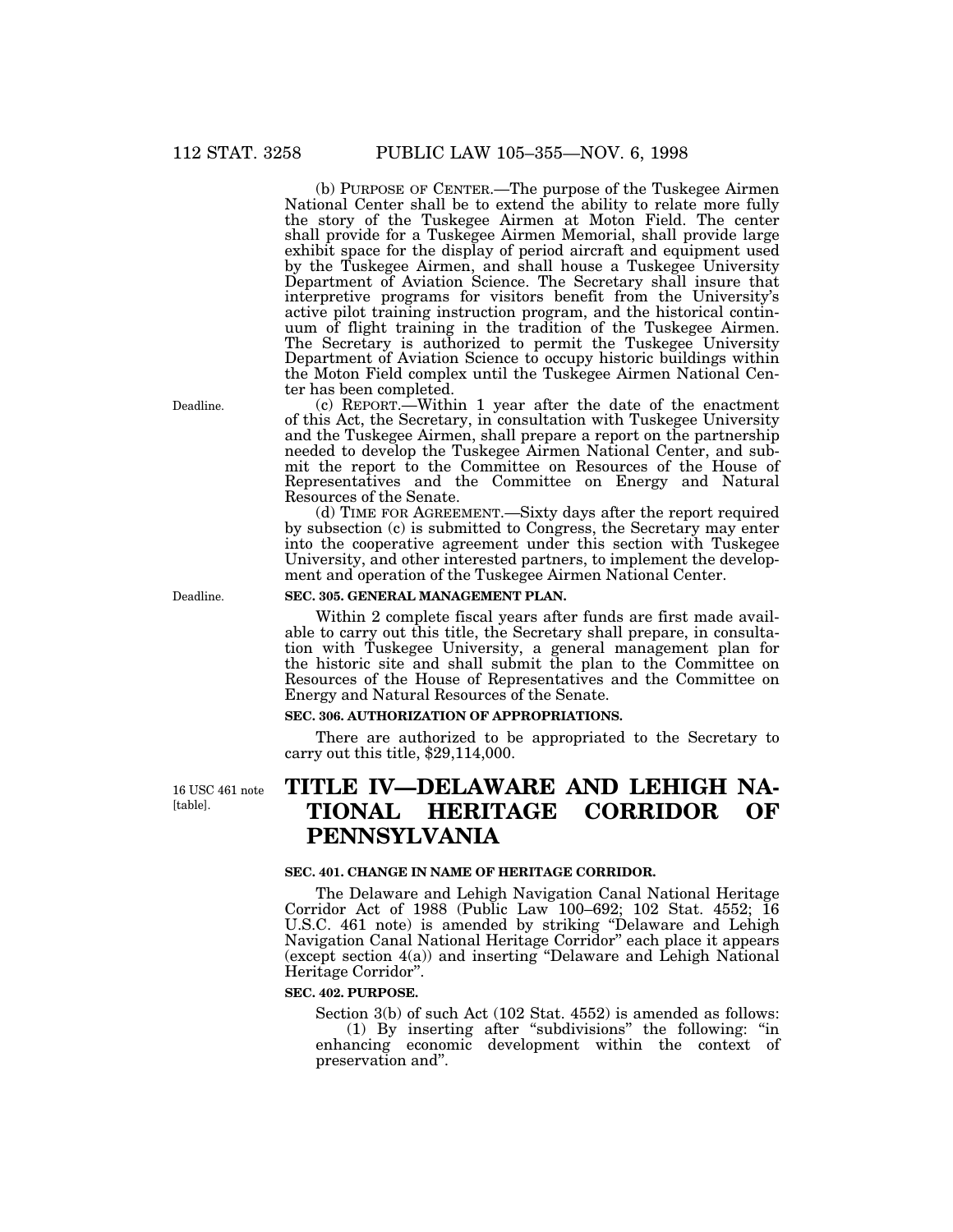(2) By striking ''and surrounding the Delaware and Lehigh Navigation Canal in the Commonwealth'' and inserting ''the Corridor''.

#### **SEC. 403. CORRIDOR COMMISSION.**

(a) MEMBERSHIP.—Section 5(b) of such Act (102 Stat. 4553) is amended as follows:

(1) In the matter preceding paragraph (1), by striking "appointed not later than 6 months after the date of the enactment of this Act''.

(2) By striking paragraph (2) and inserting the following: ''(2) three individuals appointed by the Secretary upon consideration of individuals recommended by the Governor, of whom—

''(A) one shall represent the Pennsylvania Department of Conservation and Natural Resources;

''(B) one shall represent the Pennsylvania Department of Community and Economic Development; and

''(C) one shall represent the Pennsylvania Historical and Museum Commission.''.

(3) In paragraph (3), by striking ''the Secretary, after receiving recommendations from the Governor, of whom'' and all that follows through ''Delaware Canal region'' and inserting the following: "the Secretary upon consideration of individuals recommended by the Governor, of whom—

''(A) one shall represent a city, one shall represent a borough, and one shall represent a township; and

 $(G)$  one shall represent each of the 5 counties of Luzerne, Carbon, Lehigh, Northampton, and Bucks in Pennsylvania''.

 $(4)$  In paragraph  $(4)$ —

(A) By striking ''8 individuals'' and inserting ''nine individuals''.

(B) By striking ''the Secretary, after receiving recommendations from the Governor, who shall have'' and all that follows through ''Canal region. A vacancy'' and inserting the following: ''the Secretary upon consideration of individuals recommended by the Governor, of whom—

''(A) three shall represent the northern region of the Corridor;

"(B) three shall represent the middle region of the Corridor; and

''(C) three shall represent the southern region of the Corridor.

A vacancy''.

(b) TERMS.—Section 5 of such Act (102 Stat. 4553) is amended by striking subsection (c) and inserting the following:

"(c) TERMS.—The following provisions shall apply to a member of the Commission appointed under paragraph  $(3)$  or  $(4)$  of subsection (b):

''(1) LENGTH OF TERM.—The member shall be appointed for a term of 3 years.

''(2) CARRYOVER.—The member shall serve until a successor is appointed by the Secretary.

 $(3)$  REPLACEMENT.—If the member resigns or is unable Deadline. to serve due to incapacity or death, the Secretary shall appoint, not later than 60 days after receiving a nomination of the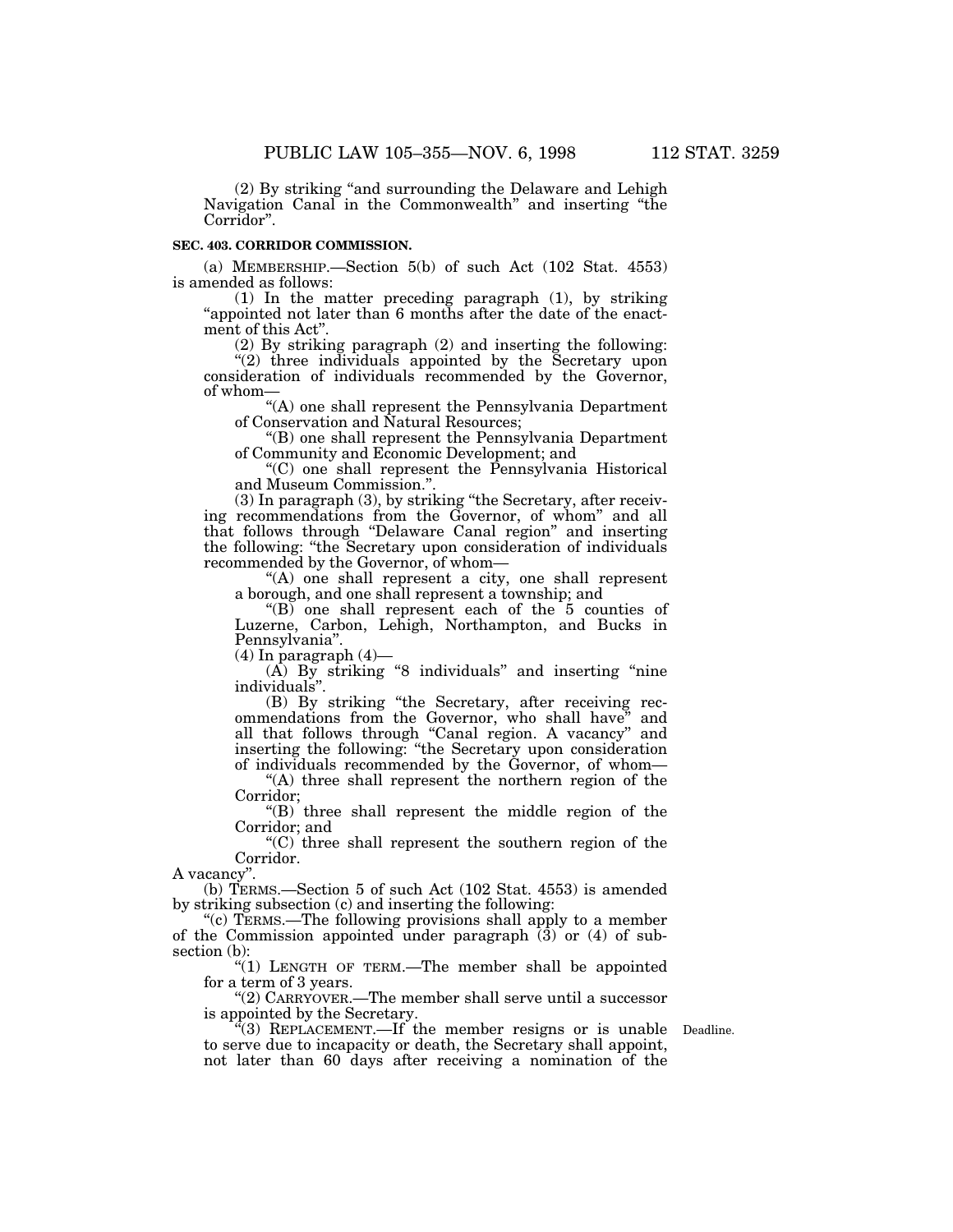appointment from the Governor, a new member to serve for the remainder of the term.

" $(4)$  TERM LIMITS.—A member may serve for not more than 6 years.''.

#### **SEC. 404. POWERS OF CORRIDOR COMMISSION.**

(a) CONVEYANCE OF REAL ESTATE.—Section  $7(g)(3)$  of such Act (102 Stat. 4555) is amended in the first sentence by inserting ''or nonprofit organization'' after ''appropriate public agency''.

(b) COOPERATIVE AGREEMENTS.—Section 7(h) of such Act (102 Stat. 4555) is amended as follows:

(1) In the first sentence, by inserting ''any nonprofit organization,'' after ''subdivision of the Commonwealth,''.

(2) In the second sentence, by inserting ''such nonprofit organization," after "such political subdivision,".

#### **SEC. 405. DUTIES OF CORRIDOR COMMISSION.**

Section 8(b) of such Act (102 Stat. 4556) is amended in the matter preceding paragraph (1) by inserting ", cultural, natural, recreational, and scenic<sup>"</sup> after "interpret the historic".

#### **SEC. 406. TERMINATION OF CORRIDOR COMMISSION.**

Section 9(a) of such Act (102 Stat. 4556) is amended by striking ''on the day occurring 5 years after the date of the enactment of this Act'' and inserting ''on November 18, 2003''.

#### **SEC. 407. DUTIES OF OTHER FEDERAL ENTITIES.**

Section 11 of such Act (102 Stat. 4557) is amended in the matter preceding paragraph (1) by striking ''the flow of the Canal or the natural'' and inserting ''directly affecting the purposes of the Corridor''.

#### **SEC. 408. AUTHORIZATION OF APPROPRIATIONS.**

(a) COMMISSION.—Section 12(a) of such Act (102 Stat. 4558) is amended by striking ''\$350,000'' and inserting ''\$1,000,000''.

(b) MANAGEMENT ACTION PLAN.—Section 12 of such Act (102 Stat. 4558) is amended by adding at the end the following:

"(c) MANAGEMENT ACTION PLAN.-

''(1) IN GENERAL.—To implement the management action plan created by the Commission, there is authorized to be appropriated \$1,000,000 for each of fiscal years 2000 through 2007.

''(2) LIMITATION ON EXPENDITURES.—Amounts made available under paragraph (1) shall not exceed 50 percent of the costs of implementing the management action plan.''.

#### **SEC. 409. LOCAL AUTHORITY AND PRIVATE PROPERTY.**

Such Act is further amended—

(1) by redesignating section 13 (102 Stat. 4558) as section 14; and

(2) by inserting after section 12 the following:

#### **''SEC. 13. LOCAL AUTHORITY AND PRIVATE PROPERTY.**

''The Commission shall not interfere with—

''(1) the private property rights of any person; or

" $(2)$  any local zoning ordinance or land use plan of the Commonwealth of Pennsylvania or any political subdivision of Pennsylvania.''.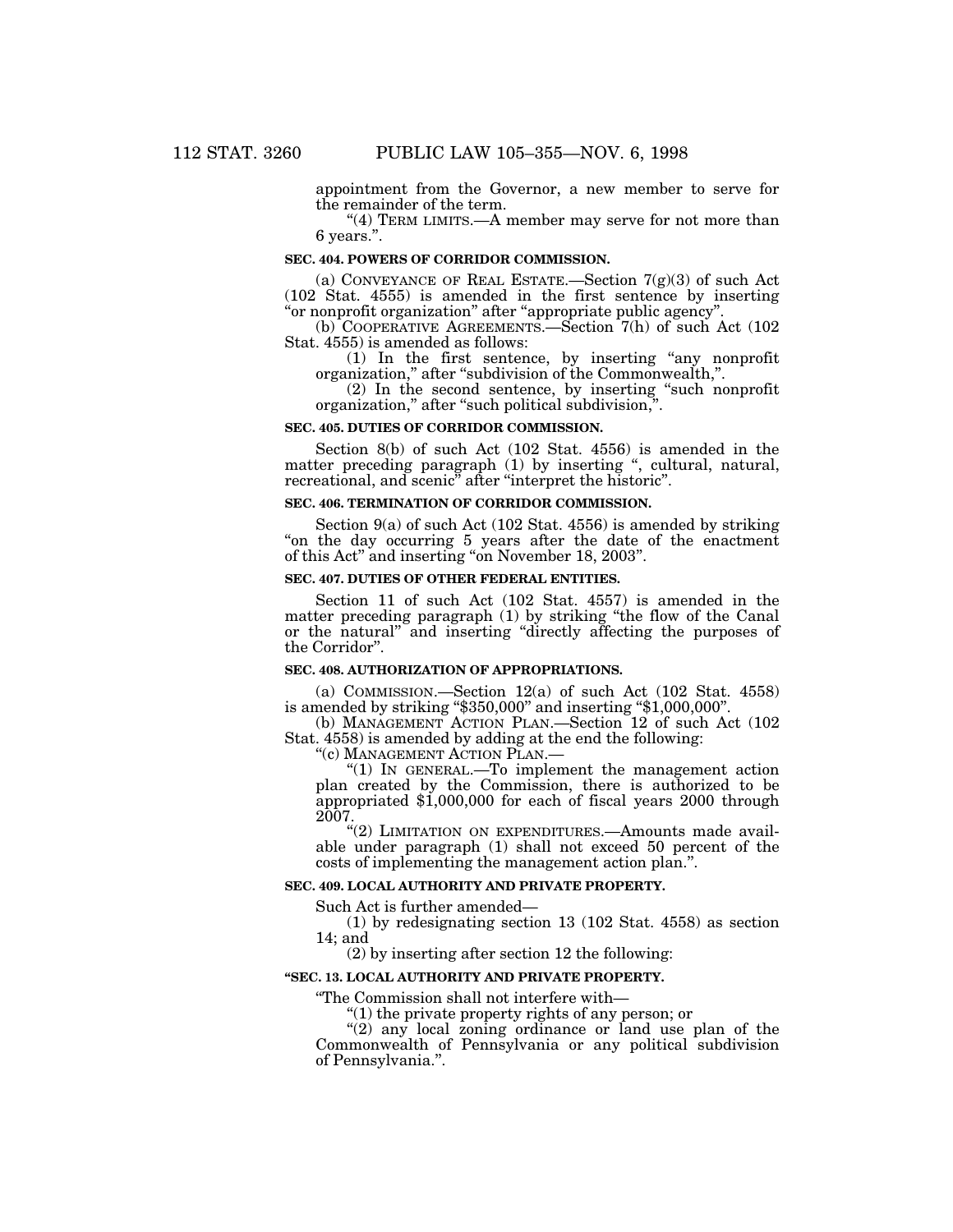#### **SEC. 410. DUTIES OF THE SECRETARY.**

Section 10 of such Act (102 Stat. 4557) is amended by striking subsection (d) and inserting the following:

''(d) TECHNICAL ASSISTANCE AND GRANTS.—The Secretary, upon request of the Commission, is authorized to provide grants and technical assistance to the Commission or units of government, nonprofit organizations, and other persons, for development and implementation of the Plan.''.

## **TITLE V—OTHER MATTERS**

#### **SEC. 501. BLACKSTONE RIVER VALLEY NATIONAL HERITAGE COR-RIDOR, MASSACHUSETTS AND RHODE ISLAND.**

Section 10(b) of the Act entitled ''An Act to establish the Blackstone River Valley National Heritage Corridor in Massachusetts and Rhode Island'', approved November 10, 1986 (Public Law 99– 647; 16 U.S.C. 461 note), is amended by striking "For fiscal year 1996, 1997, and 1998,'' and inserting ''For fiscal years 1998, 1999, and 2000,''.

### **SEC. 502. ILLINOIS AND MICHIGAN CANAL NATIONAL HERITAGE COR-RIDOR, ILLINOIS.**

(a) EXTENSION OF COMMISSION.—Section 111(a) of the Illinois and Michigan Canal National Heritage Corridor Act of 1984 (Public Law 98–398; 98 Stat. 1456; 16 U.S.C. 461 note) is amended by striking "ten" and inserting "20".

(b) REPEAL OF EXTENSION AUTHORITY.—Section 111 of such Act (16 U.S.C. 461 note) is further amended—

(1) by striking ''(a) TERMINATION.—''; and

(2) by striking subsection (b).

#### **SEC. 503. WASATCH-CACHE NATIONAL FOREST AND MOUNT NAOMI** 16 USC 1132 **WILDERNESS, UTAH.**

(a) BOUNDARY ADJUSTMENT.—To correct a faulty land survey, the boundaries of the Wasatch-Cache National Forest in the State of Utah and the boundaries of the Mount Naomi Wilderness, which is located within the Wasatch-Cache National Forest and was established as a component of the National Wilderness Preservation System in section 102(a)(1) of the Utah Wilderness Act of 1984 (Public Law 98–428; 98 Stat. 1657), are hereby modified to exclude the parcel of land known as the D. Hyde property, which encompasses an area of cultivation and private use, as generally depicted on the map entitled "D. Hyde Property Section 7 Township 12 North Range 2 East SLB & M'', dated July 23, 1998.

(b) LAND CONVEYANCE.—The Secretary of Agriculture shall convey to Darrell Edward Hyde of Cache County, Utah, all right, title, and interest of the United States in and to the parcel of land identified in subsection (a). As part of the conveyance, the Secretary shall release, on behalf of the United States, any claims of the United States against Darrell Edward Hyde for trespass or unauthorized use of the parcel before its conveyance.

(c) WILDERNESS ADDITION.—To prevent any net loss of wilderness within the State of Utah, the boundaries of the Mount Naomi Wilderness are hereby modified to include a parcel of land comprising approximately 7.25 acres, identified as the ''Mount Naomi

n ote [table].

Darrell Edward Hyde.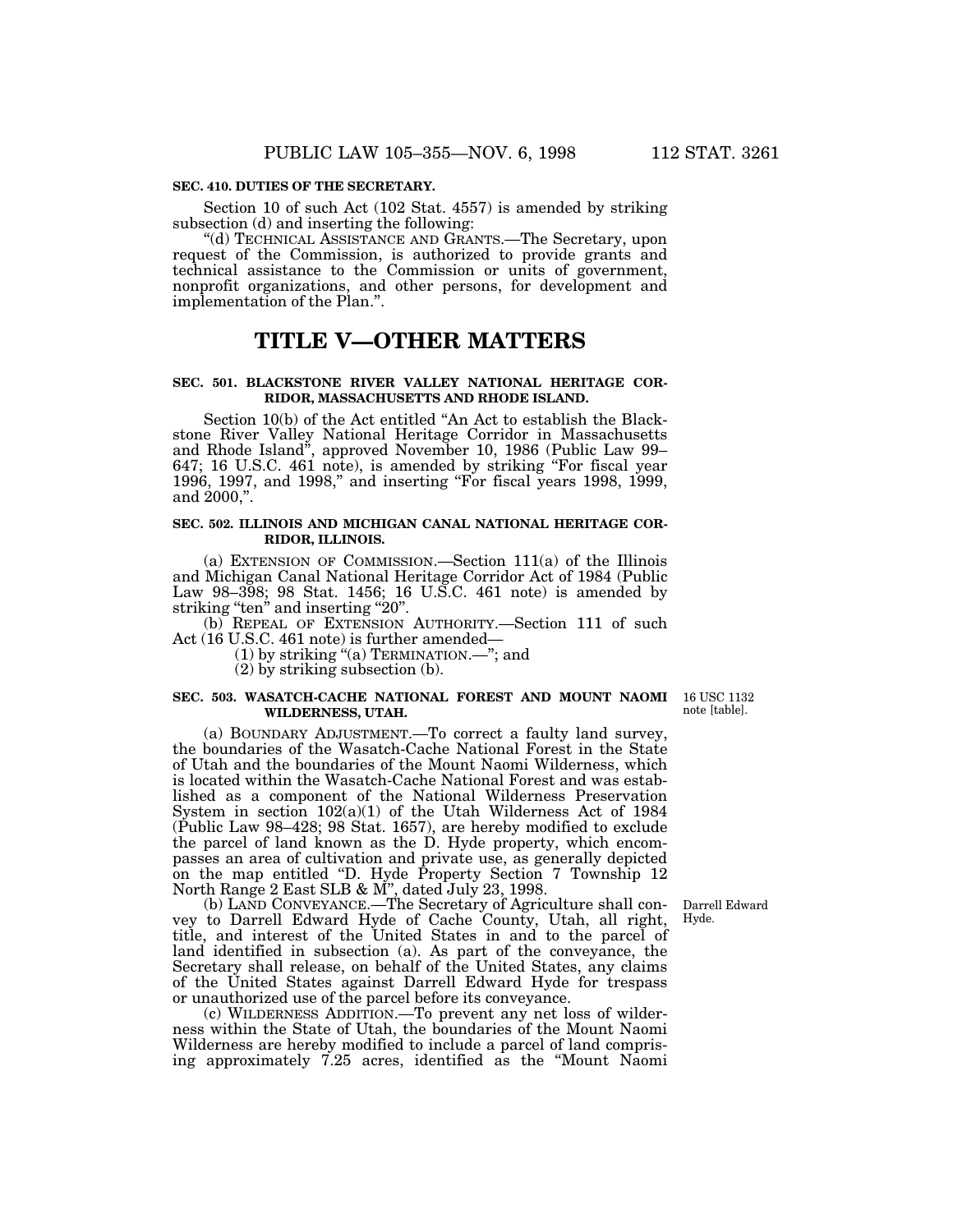Wilderness Boundary Realignment Consideration'' on the map entitled ''Mount Naomi Wilderness Addition'', dated September 25, 1998.

## **SEC. 504. AUTHORIZATION TO USE LAND IN MERCED COUNTY, CALIFORNIA, FOR ELEMENTARY SCHOOL.**

(a) REMOVAL OF RESTRICTIONS.—Notwithstanding the restrictions otherwise applicable under the terms of conveyance by the United States of any of the land described in subsection (b) to Merced County, California, or under any agreement concerning any part of such land between such county and the Secretary of the Interior or any other officer or agent of the United States, the land described in subsection (b) may be used for the purpose specified in subsection (c).

(b) LAND AFFECTED.—The land referred to in subsection (a) is the north 25 acres of the 40 acres located in the northwest quarter of the southwest quarter of section 20, township 7 south, range 13 east, Mount Diablo base line and Meridian in Merced County, California, conveyed to such county by deed recorded in volume 1941 at page 441 of the official records in Merced County, California.

(c) AUTHORIZED USES.—Merced County, California, may authorize the use of the land described in subsection (b) for an elementary school serving children without regard to their race, creed, color, national origin, physical or mental disability, or sex, operated by a nonsectarian organization on a nonprofit basis and in compliance with all applicable requirements of the laws of the United States and the State of California. If Merced County permits such lands to be used for such purposes, the county shall include information concerning such use in the periodic reports to the Secretary of the Interior required under the terms of the conveyance of such lands to the county by the United States. Any violation of the provisions of this subsection shall be deemed to be a breach of the conditions and covenants under which such lands were conveyed to Merced County by the United States, and shall have the same effect as provided by deed whereby the United States conveyed the lands to the county. Except as specified in this subsection, nothing in this section shall increase or diminish the authority or responsibility of the county with respect to the land.

California.

#### **SEC. 505. ROSIE THE RIVETER NATIONAL PARK SERVICE AFFILIATED SITE.**

(a) FINDINGS.—The Congress finds the following:

(1) The City of Richmond, California, is located on the northeastern shore of San Francisco Bay and consists of several miles of waterfront which have been used for shipping and industry since the beginning of the 20th century. During the years of World War II, the population of Richmond grew from 220 to over 100,000.

(2) An area of Richmond, California, now known as Marina Park and Marina Green, was the location in the 1940's of the Richmond Kaiser Shipyards, which produced Liberty and Victory ships during World War II.

(3) Thousands of women of all ages and ethnicities moved from across the United States to Richmond, California, in search of high paying jobs and skills never before available to women in the shipyards.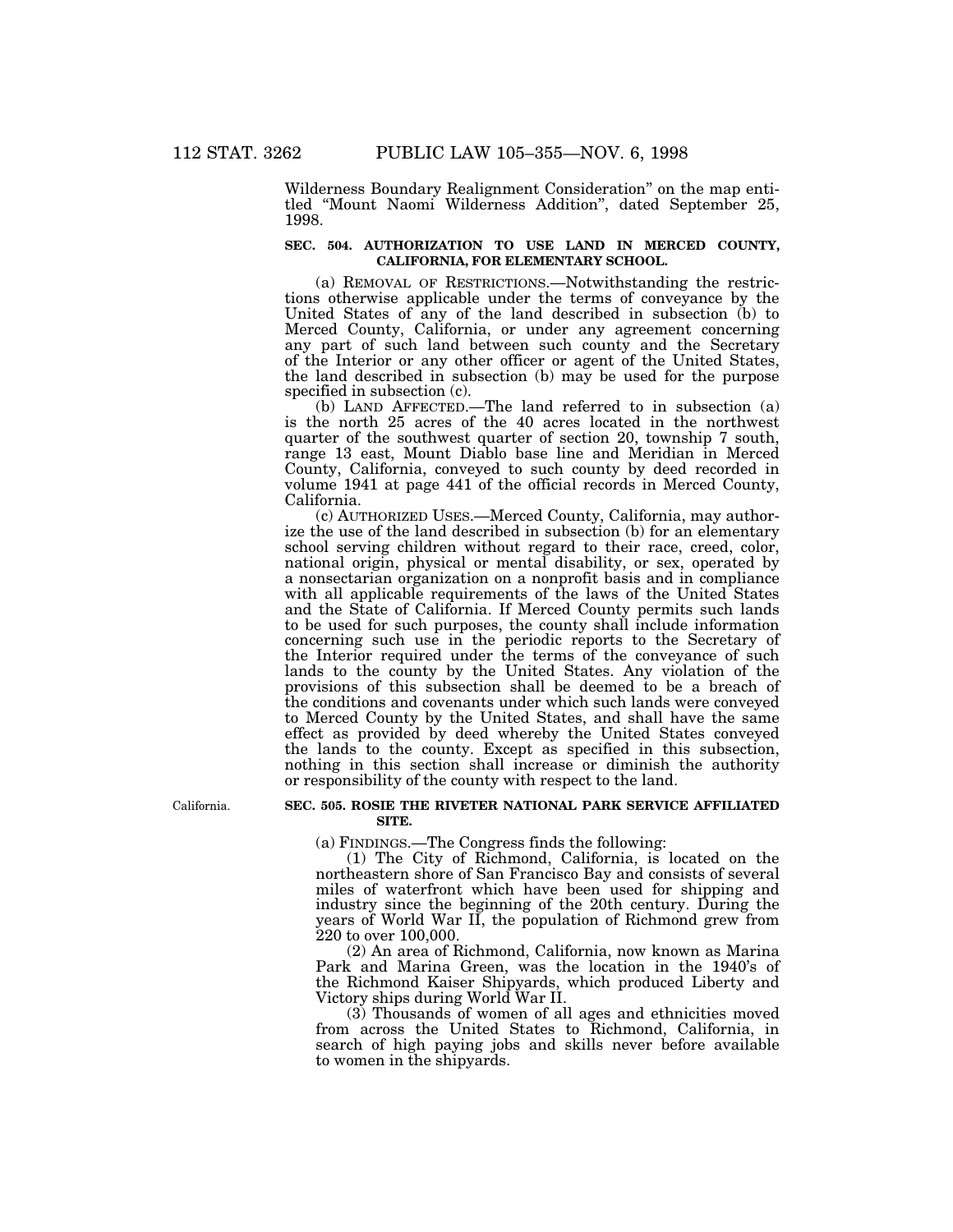(4) Kaiser Corporation supported women workers by installing child care centers at the shipyards so mothers could work while their children were well cared for nearby.

(5) These women, referred to as ''Rosie the Riveter'' and ''Wendy the Welder'', built hundreds of Liberty and Victory ships in record time for use by the United States Navy. Their labor played a crucial role in increasing American productivity during the war years and in meeting the demand for naval ships.

(6) In part the Japanese plan to defeat the United States Navy was predicated on victory occurring before United States shipyards could build up its fleet of ships.

(7) The City of Richmond, California, has dedicated the former site of Kaiser Shipyard #2 as Rosie the Riveter Memorial Park and will construct a memorial honoring American women's labor during World War II. The memorial will be representative of one of the Liberty ships built on the site during the war effort.

(8) The City of Richmond, California, is committed to collective interpretative oral histories for the public to learn of the stories of the "Rosies" and "Wendys" who worked in the shipyards.

(9) The Rosie the Riveter Park is a nationally significant site because there tens of thousands of women entered the workforce for the first time, working in heavy industry to support their families and the War effort. This was a turning point for the Richmond, California, area and the Nation as a whole, when women joined the workforce and successfully completed jobs for which previously it was believed they were incapable.

 $(b)$  STUDY.—

(1) IN GENERAL.—The Secretary of the Interior shall conduct a feasibility study to determine whether—

(A) the Rosie the Riveter Park located in Richmond, California, is suitable for designation as an affiliated site to the National Park Service; and

(B) the Rosie the Riveter Memorial Committee established by the City of Richmond, California, with respect to that park is eligible for technical assistance for interpretative functions relating to the park, including preservation of oral histories from former works at the Richmond Kaiser Shipyards.

(2) REPORTS.—Not later than 6 months after the date of Deadlne. the enactment of this Act, the Secretary shall complete the study under paragraph (1) and submit a report containing findings, conclusions, and recommendations from the study to the Committee on Resources of the House of Representatives and the Committee on Energy and Environment of the Senate.

#### **SEC. 506. FORT DAVIS HISTORIC SITE, FORT DAVIS, TEXAS.**

The Act entitled "An Act Authorizing the establishment of a national historic site at Fort Davis, Jeff Davis County, Texas'', approved September 8, 1961 (75 Stat. 488; 16 U.S.C. 461 note), is amended in the first section by striking ''not to exceed four hundred and sixty acres" and inserting "not to exceed 476 acres".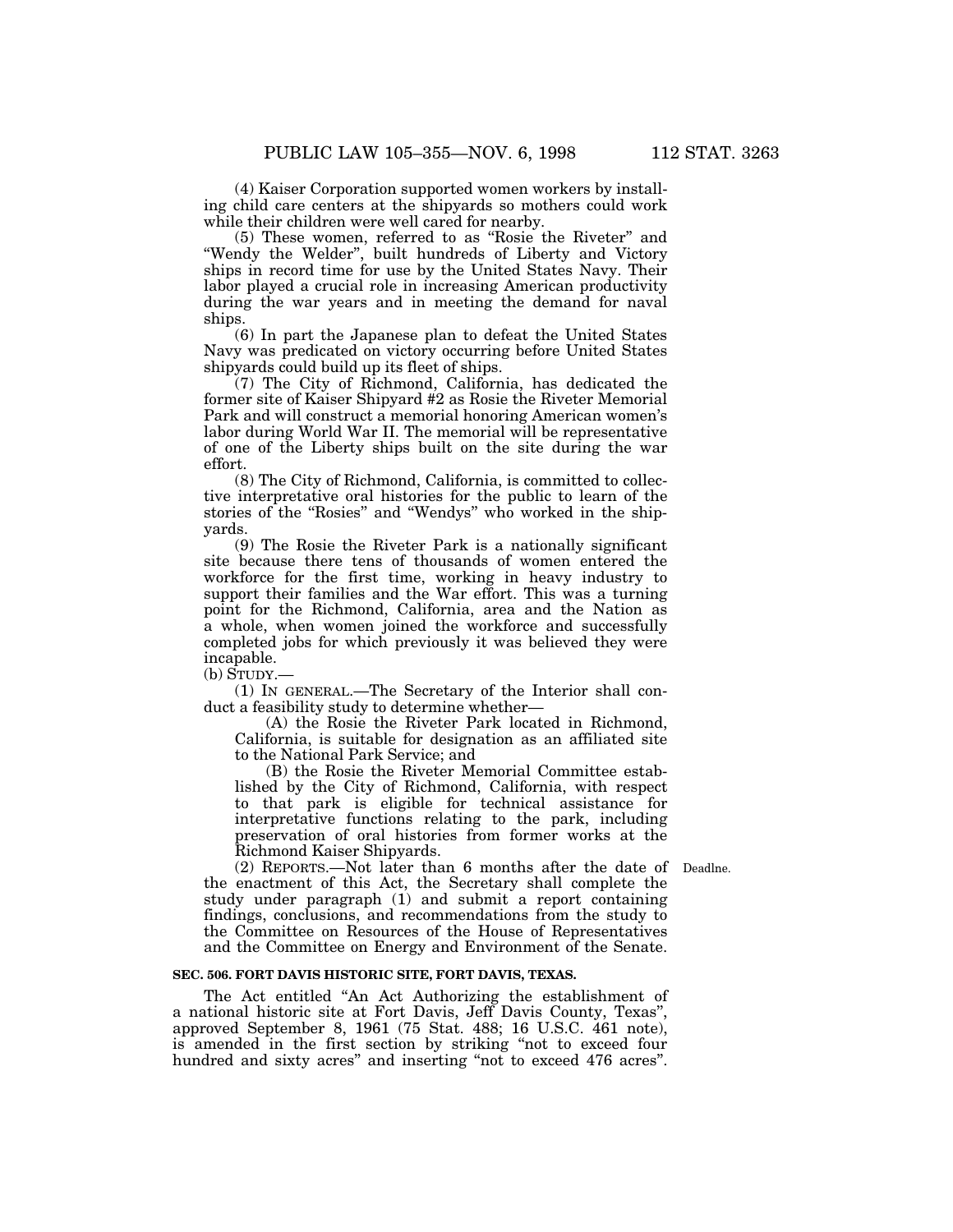#### **SEC. 507. REAUTHORIZATION OF DELAWARE WATER GAP NATIONAL RECREATION AREA CITIZEN ADVISORY COMMISSION.**

Section 5 of Public Law 101–573 (16 U.S.C. 460*o* note) is amended by striking "10" and inserting "20".

New Jersey.

### **SEC. 508. ACQUISITION OF WARREN PROPERTY FOR MORRISTOWN NATIONAL HISTORICAL PARK.**

The Act entitled ''An Act to provide for the establishment of the Morristown National Historical Park in the State of New Jersey, and for other purposes'', approved March 2, 1933 (chapter 182; 16 U.S.C. 409 et seq.), is amended by adding at the end the following new section:

 $'SEC. 8. (a)$  In addition to any other lands or interest authorized to be acquired for inclusion in Morristown National Historical Park, and notwithstanding the first proviso of the first section of this Act, the Secretary of the Interior may acquire by purchase, donation, purchase with appropriated funds, or otherwise, not to exceed 15 acres of land and interests therein comprising the property known as the Warren Property or Mount Kimble. The Secretary may expend such sums as may be necessary for such acquisition.

''(b) Any lands or interests acquired under this section shall be included in and administered as part of the Morristown National Historical Park.''.

#### **SEC. 509. GEORGE WASHINGTON BIRTHPLACE NATIONAL MONUMENT, VIRGINIA.**

(a) ACQUISITION OF EASEMENT.—The Secretary of the Interior may acquire no more than a less than fee interest in the property generally known as George Washington's Boyhood Home, Ferry Farm, located in Stafford County, Virginia, across the Rappahannock River from Fredericksburg, Virginia, comprising approximately 85 acres as generally depicted on the map entitled ''George Washington Birthplace National Monument Boundary Map'', numbered 322/80,020, and dated April 1998, to ensure the preservation of the important cultural and natural resources associated with Ferry Farm. The Secretary of the Interior shall keep the map on file and available for public inspection in appropriate offices of the National Park Service.

(b) MANAGEMENT OF EASEMENT.—The Secretary shall enter into a cooperative agreement with Kenmore Association, Inc., for the management of Ferry Farm pending completion of the study referred to in subsection (c).

(c) RESOURCE STUDY.—Not later than 18 months after the date on which funds are made available to carry out this section, the Secretary of the Interior shall submit to the Committee on Energy and Natural Resources of the Senate and the Committee on Resources of the House of Representatives a resource study of the property described in subsection (a). The study shall—

(1) identify the full range of resources and historic themes associated with Ferry Farm, including those associated with George Washington's tenure at the property and those associated with the Civil War period;

(2) identify alternatives for further National Park Service involvement at the property beyond those that may be provided for in the acquisition authorized under subsection (a); and

16 USC 409i.

16 USC 442 note.

Contracts.

Deadline.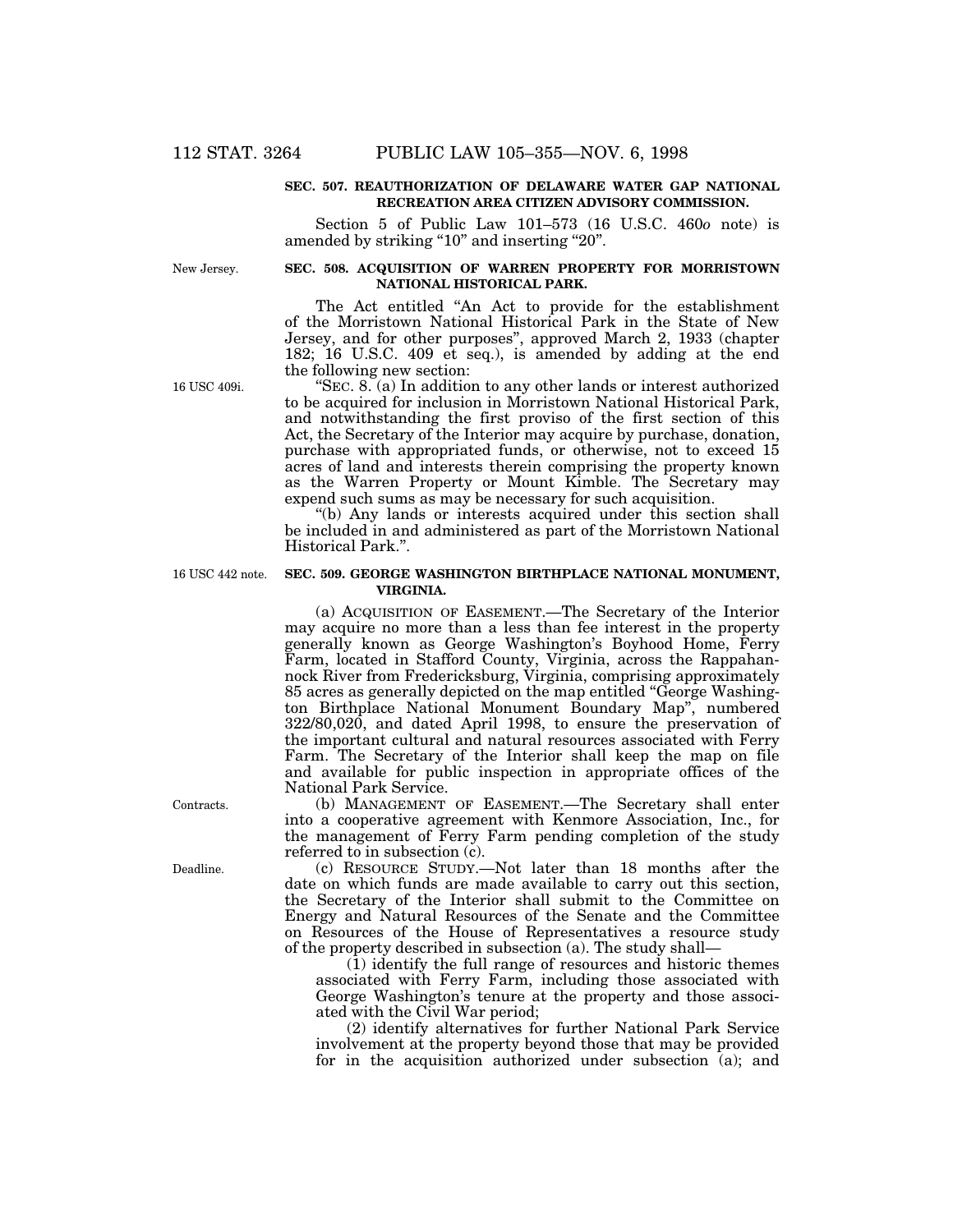(3) include cost estimates for any necessary acquisition, development, interpretation, operation, and maintenance associated with the alternatives identified.

(d) AGREEMENTS.—Upon completion of the resource study under subsection (c), the Secretary of the Interior may enter into an agreement with the owner of the property described in subsection (a) or other entities for the purpose of providing programs, services, facilities, or technical assistance that further the preservation and public use of the property.

#### **SEC. 510. ABRAHAM LINCOLN BIRTHPLACE NATIONAL HISTORIC SITE,**  16 USC 218a. **KENTUCKY.**

(a) IN GENERAL.—Upon acquisition of the land known as Knob Creek Farm pursuant to subsection (b), the boundary of the Abraham Lincoln Birthplace National Historic Site, established by the Act of July 17, 1916 (39 Stat. 385, chapter 247; 16 U.S.C. 211 et seq.), is revised to include such land. Lands acquired pursuant to this section shall be administered by the Secretary of the Interior as part of the historic site.

(b) ACQUISITION OF KNOB CREEK FARM.—The Secretary of the Interior may acquire, by donation only, the approximately 228 acres of land known as Knob Creek Farm in Larue County, Kentucky, as generally depicted on a map entitled ''Knob Creek Farm Unit, Abraham Lincoln National Historic Site'', numbered 338/ 80,077, and dated October 1998. Such map shall be on file and available for public inspection in the appropriate offices of the National Park Service.

(c) STUDY AND REPORT.—The Secretary of the Interior shall Deadline. study the Knob Creek Farm in Larue County, Kentucky, and not later than 1 year after the date of the enactment of this Act, submit a report to the Congress containing the results of the study. The purpose of the study shall be to:

(1) Identify significant resources associated with the Knob Creek Farm and the early boyhood of Abraham Lincoln.

(2) Evaluate the threats to the long-term protection of the Knob Creek Farm's cultural, recreational, and natural resources.

(3) Examine the incorporation of the Knob Creek Farm into the operations of the Abraham Lincoln Birthplace National Historic Site and establish a strategic management plan for implementing such incorporation. In developing the plan, the Secretary shall—

(A) determine infrastructure requirements and property improvements needed at Knob Creek Farm to meet National Park Service standards;

(B) identify current and potential uses of Knob Creek Farm for recreational, interpretive, and educational opportunities; and

(C) project costs and potential revenues associated with acquisition, development, and operation of Knob Creek Farm.

(d) AUTHORIZATION.—There are authorized to be appropriated such sums as may be necessary to carry out subsection  $(c)$ .

#### **SEC. 511. STUDIES OF POTENTIAL NATIONAL PARK SYSTEM UNITS IN HAWAII.**

(a) IN GENERAL.—The Secretary of the Interior, acting through the Director of the National Park Service, shall undertake feasibility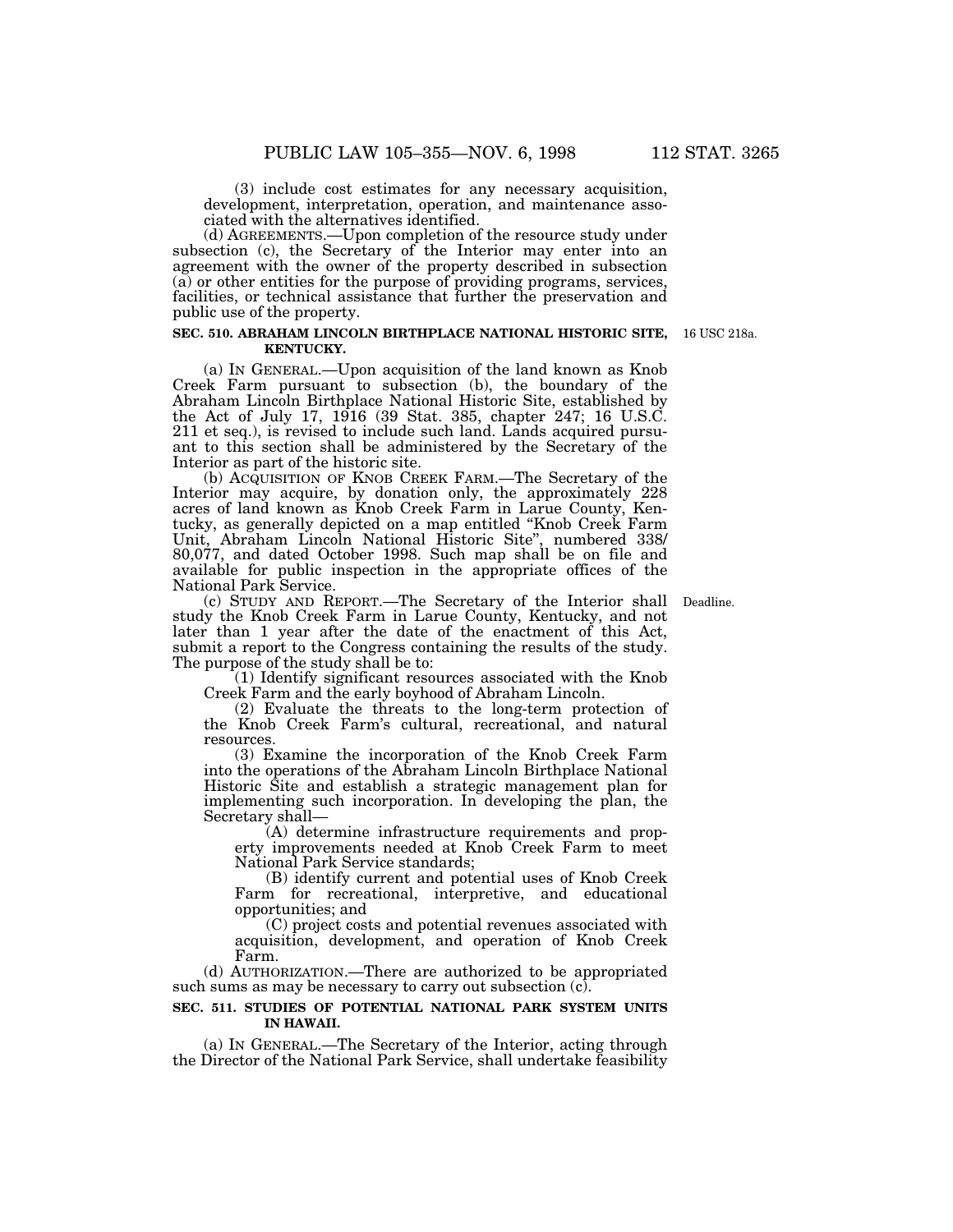studies regarding the establishment of National Park System units in the following areas in the State of Hawaii:

(1) Island of Maui: The shoreline area known as ''North Beach'', immediately north of the present resort hotels at Kaanapali Beach, in the Lahaina district in the area extending from the beach inland to the main highway.

(2) Island of Lanai: The mountaintop area known as ''Hale'' a the central part of the island.

(3) Island of Kauai: The shoreline area from ''Anini Beach'' to ''Makua Tunnels'' on the north coast of this island.

(4) Island of Molokai: The ''Halawa Valley'' on the eastern end of the island, including its shoreline, cove and lookout/ access roadway.

(b) KALAUPAPA SETTLEMENT BOUNDARIES.—The studies conducted under this section shall include a study of the feasibility of extending the present National Historic Park boundaries at Kalaupapa Settlement eastward to Halawa Valley along the island's north shore.

(c) REPORT.—A report containing the results of the studies under this section shall be submitted to the Congress promptly upon completion.

40 USC 1003 note [table].

## **SEC. 512. MEMORIAL TO MR. BENJAMIN BANNEKER IN THE DISTRICT OF COLUMBIA.**

(a) MEMORIAL AUTHORIZED.—The Washington Interdependence Council of the District of Columbia is authorized to establish a memorial in the District of Columbia to honor and commemorate the accomplishments of Mr. Benjamin Banneker.

(b) COMPLIANCE WITH STANDARDS FOR COMMEMORATIVE WORKS.—The establishment of the memorial shall be in accordance with the Commemorative Works Act (40 U.S.C. 1001 et seq.).

(c) PAYMENT OF EXPENSES.—The Washington Interdependence Council shall be solely responsible for acceptance of contributions for, and payment of the expenses of, the establishment of the memorial. No Federal funds may be used to pay any expense of the establishment of the memorial.

(d) DEPOSIT OF EXCESS FUNDS.—If, upon payment of all expenses of the establishment of the memorial (including the maintenance and preservation amount required under section 8(b) of the Commemorative Works Act (40 U.S.C. 1008(b))), or upon expiration of the authority for the memorial under section 10(b) of such Act (40 U.S.C. 1010(b)), there remains a balance of funds received for the establishment of the memorial, the Washington Interdependence Council shall transmit the amount of the balance to the Secretary of the Treasury for deposit in the account provided for in section  $8(b)(1)$  of such Act (40 U.S.C. 1008(b)(1)).

## **SEC. 513. LAND ACQUISITION, BOSTON HARBOR ISLANDS RECREATION AREA.**

Section 1029(c) of division I of the Omnibus Parks and Public Lands Management Act of 1996 (Public Law 104–333; 110 Stat. 4233; 16 U.S.C. 460kkk(c)) is amended by adding at the end the following new paragraph: